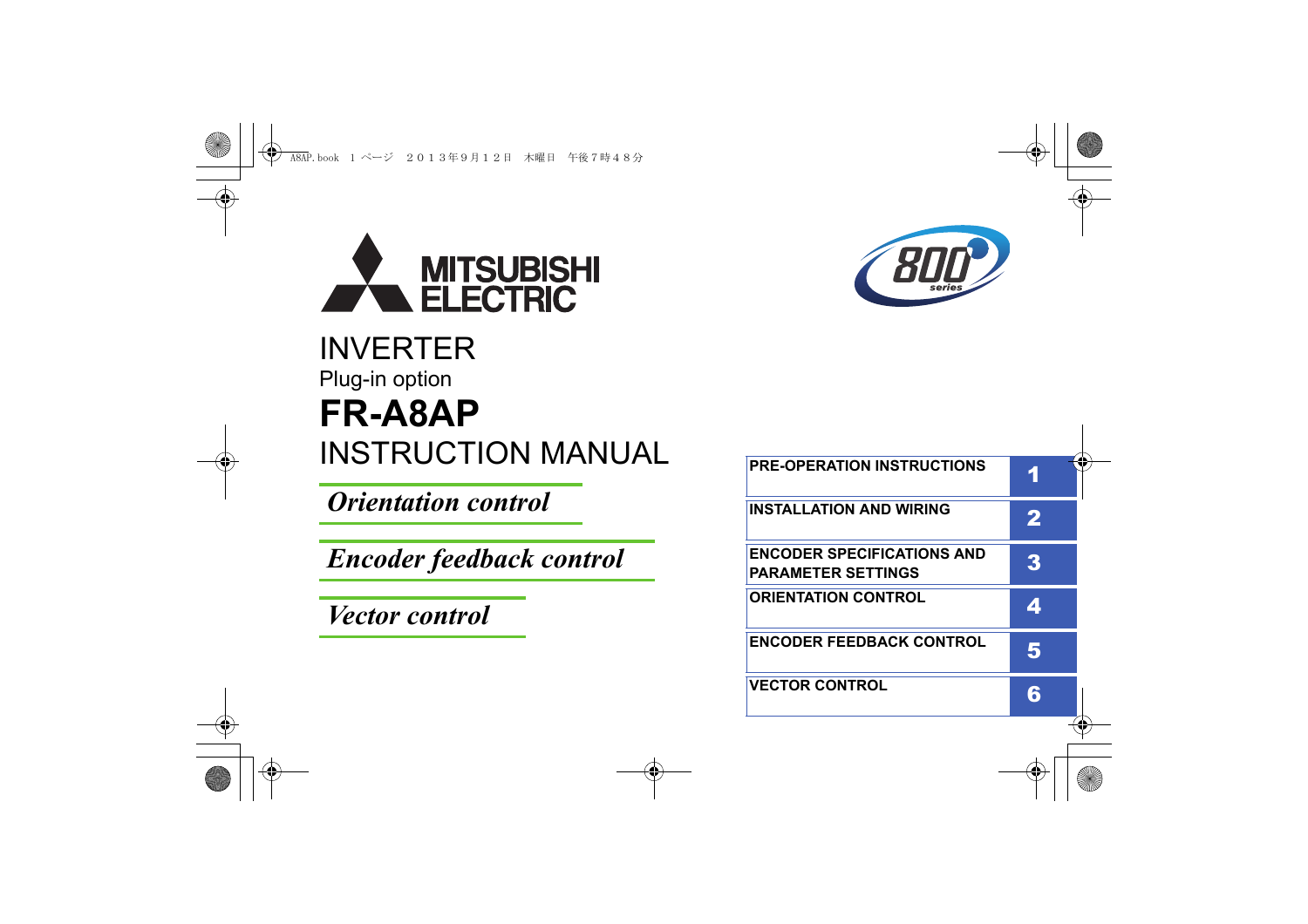**Thank you for choosing this Mitsubishi inverter plug-in option.**

**This Instruction Manual provides handling information and precautions for use of the equipment. Incorrect handling might cause an unexpected fault. Before using this inverter, always read this Instruction Manual carefully to use the equipment to its optimum performance. Please forward this Instruction Manual to the end user.**



**Electric Shock Prevention**

### **Warning**

- While the inverter power is ON, do not open the front cover or the wiring cover. Do not run the inverter with the front cover or the wiring cover removed. Otherwise you may access the exposed high voltage terminals or the charging part of the circuitry and get an electric shock.
- Do not remove the inverter front cover even if the power supply is disconnected. The only exception for this would be when performing wiring and periodic inspection. You may accidentally touch the charged inverter circuits and get an electric shock.
- Before wiring or inspection, LED indication of the inverter unit operation panel must be switched OFF. Any person who is involved in wiring or inspection shall wait for at least 10 minutes after the power supply has been switched OFF and check that there is no residual voltage using a tester or the like. For a short time after the power-OFF, a high voltage remains in the smoothing capacitor, and it is dangerous.
- Any person who is involved in wiring or inspection of this equipment shall be fully competent to do the work.
- The plug-in option must be installed before wiring. Otherwise you may get an electric shock or be injured.
- Do not touch the plug-in option or handle the cables with wet hands. Otherwise you may get an electric shock.
- Do not subject the cables to scratches, excessive stress, heavy loads or pinching. Otherwise you may get an electric shock.

#### **Injury Prevention**

## **Caution**

- The voltage applied to each terminal must be the ones specified in the Instruction Manual. Otherwise a burst, damage, etc. may occur.
- The cables must be connected to the correct terminals. Otherwise a burst, damage, etc. may occur.
- The polarity (+ and -) must be correct. Otherwise a burst or damage may occur.
- While power is ON or for some time after power OFF, do not touch the inverter as it will be extremely hot. Touching these devices may cause a burn.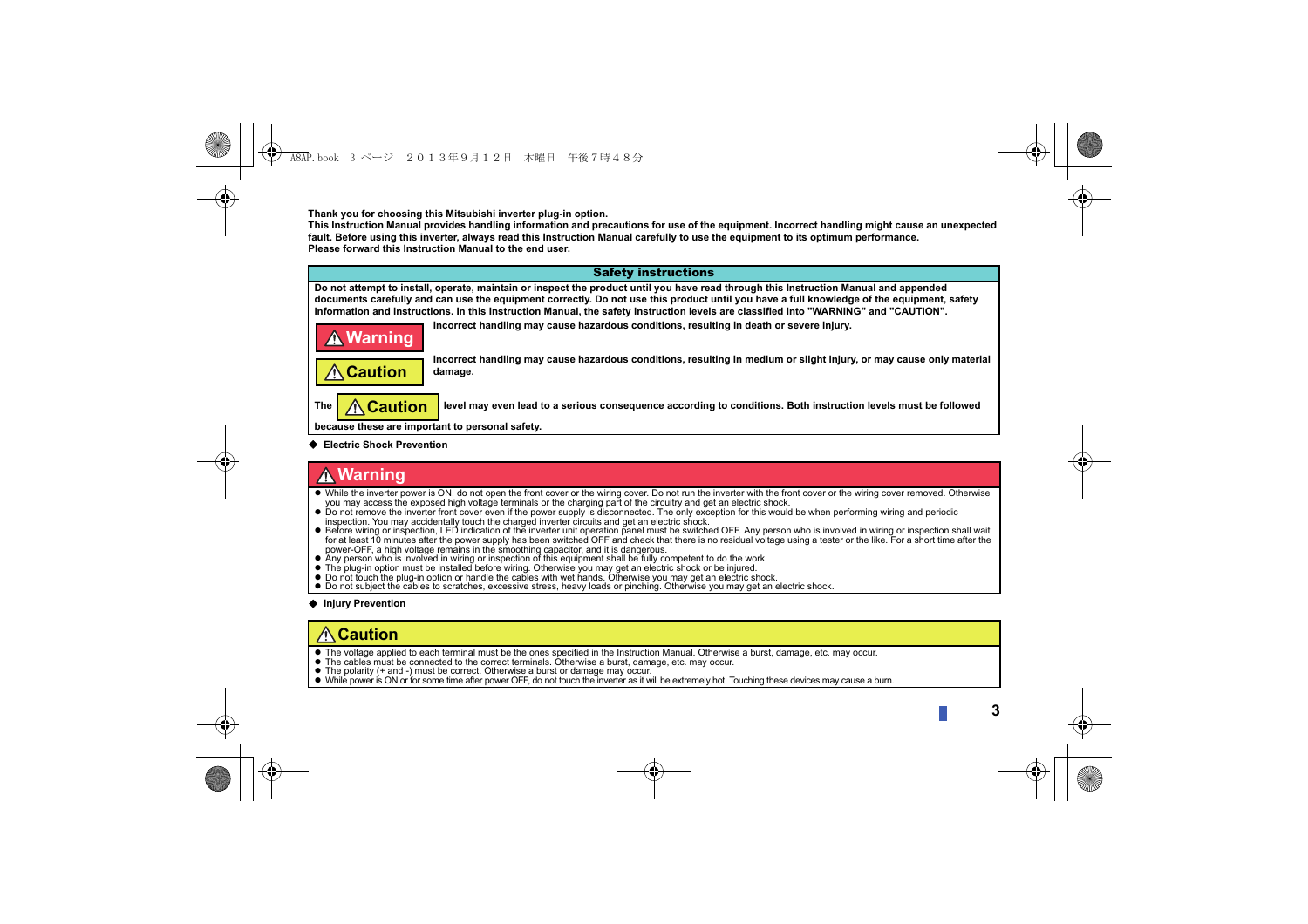#### **Additional Instructions**

**The following instructions must be also followed. If the product is handled incorrectly, it may cause unexpected fault, an injury, or an electric shock.**

#### **Caution**

- **Transportation and mounting**<br>• Do not install or operate the plug-in option if it is damaged or has parts missing.
- 
- 
- Do not stand or rest heavy objects on the product.<br>● The mounting orientation must be correct.<br>● Foreign conductive objects must be prevented from entering the inverter. That includes screws and metal fragments or other
- often included in fumigant, which is used to sterilize or disinfest wooden packages. When packaging, prevent residual fumigant components from being infiltrated into Mitsubishi products, or use an alternative sterilization or disinfection method (heat disinfection, etc.) for packaging. Sterilization of disinfection of wooden<br>package should also be performed before packaging the pr

**Trial run**

Before starting operation, each parameter must be confirmed and adjusted. A failure to do so may cause some machines to make unexpected motions.

#### **Warning**

**Usage**

- $\bullet$  Do not modify the equipment.
- Do not perform parts removal which is not instructed in this manual. Doing so may lead to fault or damage of the product.

#### **Caution**

**Usage**

 When parameter clear or all parameter clear is performed, the required parameters must be set again before starting operations. Because all parameters return to their initial values.

• Static electricity in your body must be discharged before you touch the product.

**Maintenance, inspection and parts replacement**

- Do not carry out a megger (insulation resistance) test. **Disposal**
- The inverter must be treated as industrial waste.

#### General instruction

 Many of the diagrams and drawings in this Instruction Manual show the inverter without a cover or partially open for explanation. Never operate the inverter in this manner. The cover must be reinstalled and the instructions in the Instruction Manual must be followed when operating the inverter.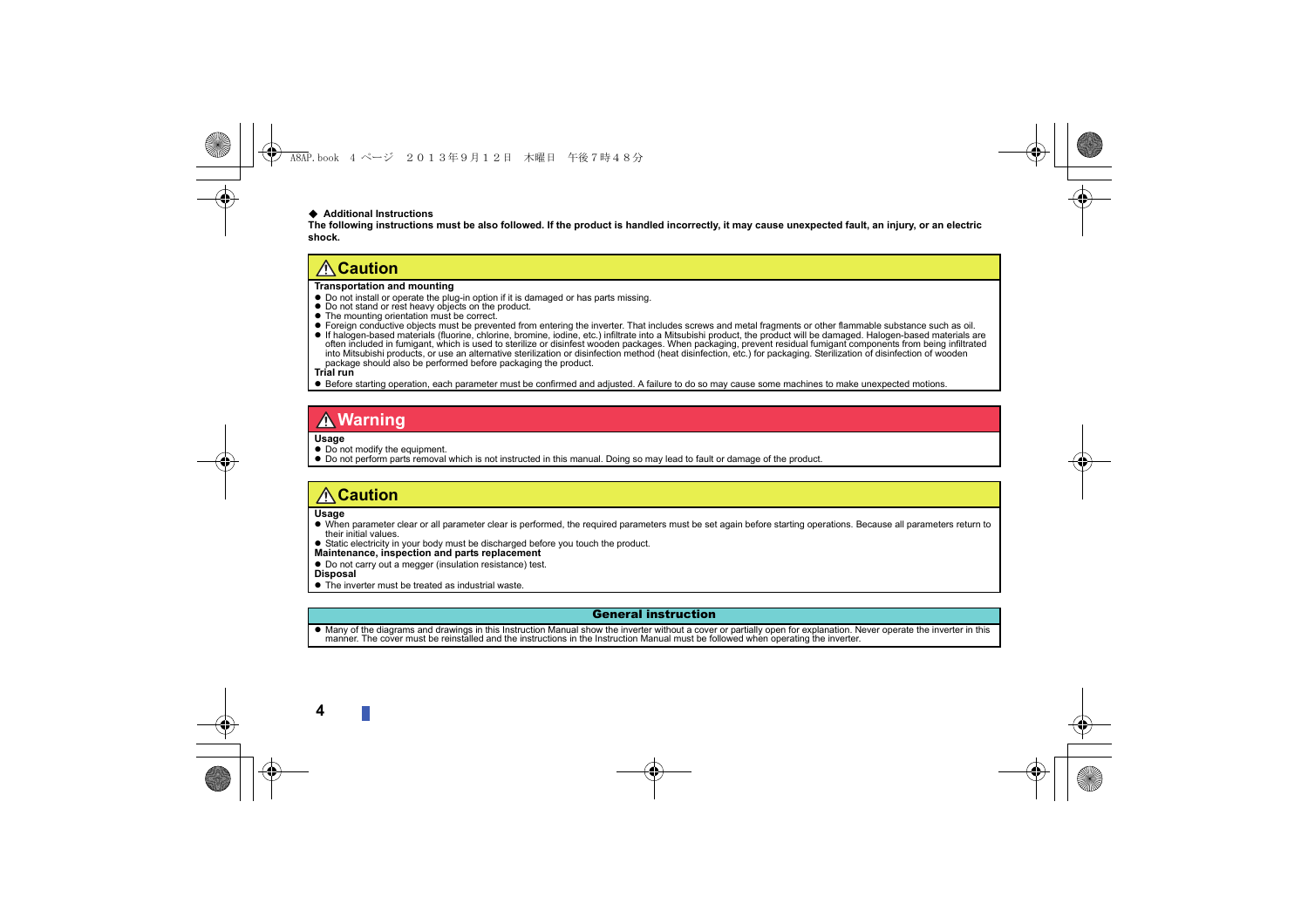#### $-$  CONTENTS  $-$

| <b>PRE-OPERATION INSTRUCTIONS</b>                         |    |
|-----------------------------------------------------------|----|
| 1.1<br>1.2                                                |    |
| <b>INSTALLATION AND WIRING</b>                            | 9  |
| 2.1                                                       |    |
| 2.2                                                       |    |
| 2.3                                                       |    |
| 2.4                                                       |    |
| 2.5                                                       |    |
| 2.6                                                       |    |
| <b>ENCODER SPECIFICATIONS AND PARAMETER SETTINGS</b><br>3 | 19 |
| 3.1                                                       |    |
| 3.2                                                       |    |
| 3.2.1                                                     |    |
| 3.2.2                                                     |    |
| <b>ORIENTATION CONTROL</b><br>4                           | 23 |
| 4.1                                                       |    |
| 4.2                                                       |    |
| 4.3                                                       |    |

 $\mathbb{R}^2$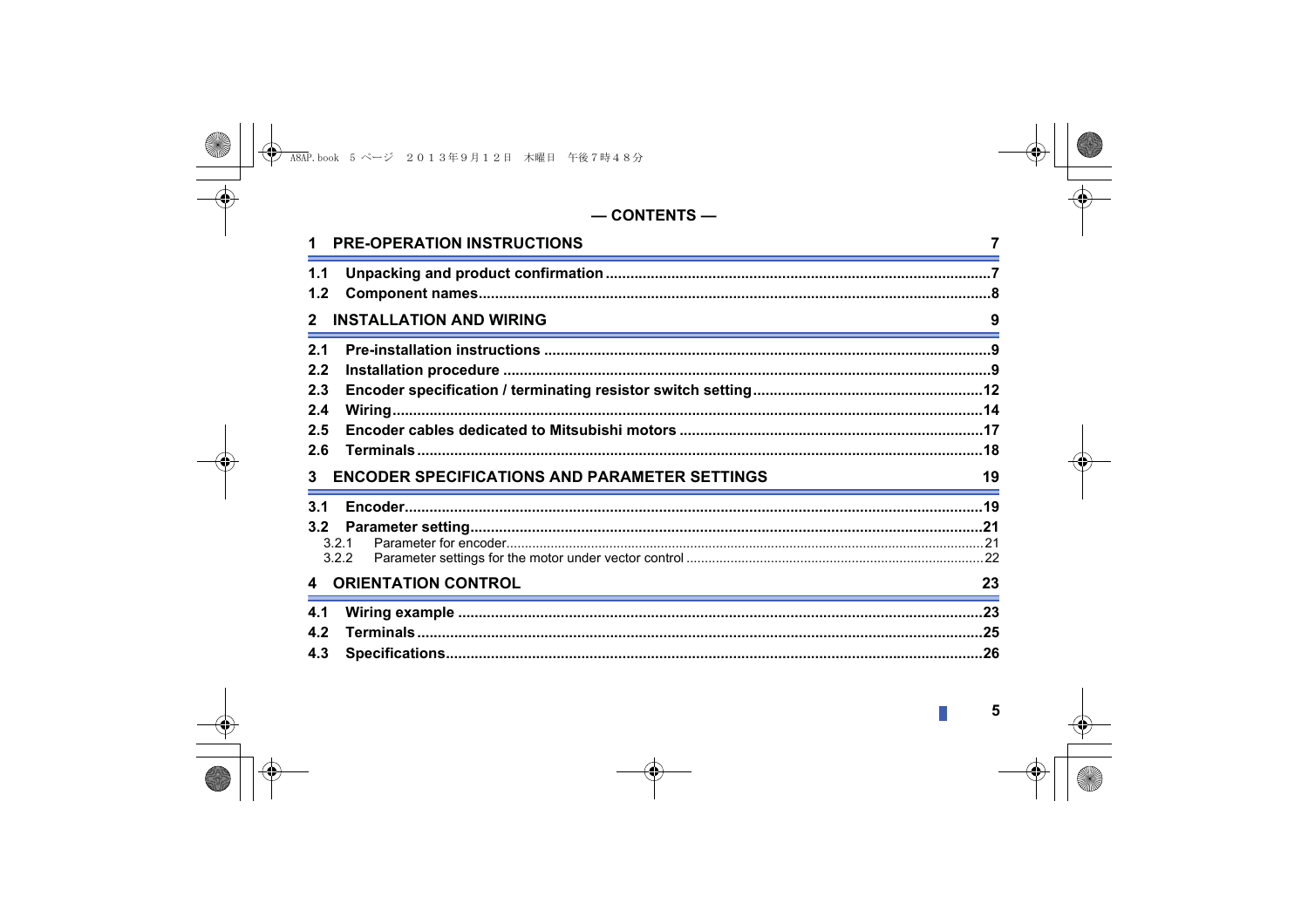| 5 ENCODER FEEDBACK CONTROL |  |
|----------------------------|--|
|                            |  |
|                            |  |
| 6 VECTOR CONTROL           |  |
|                            |  |
|                            |  |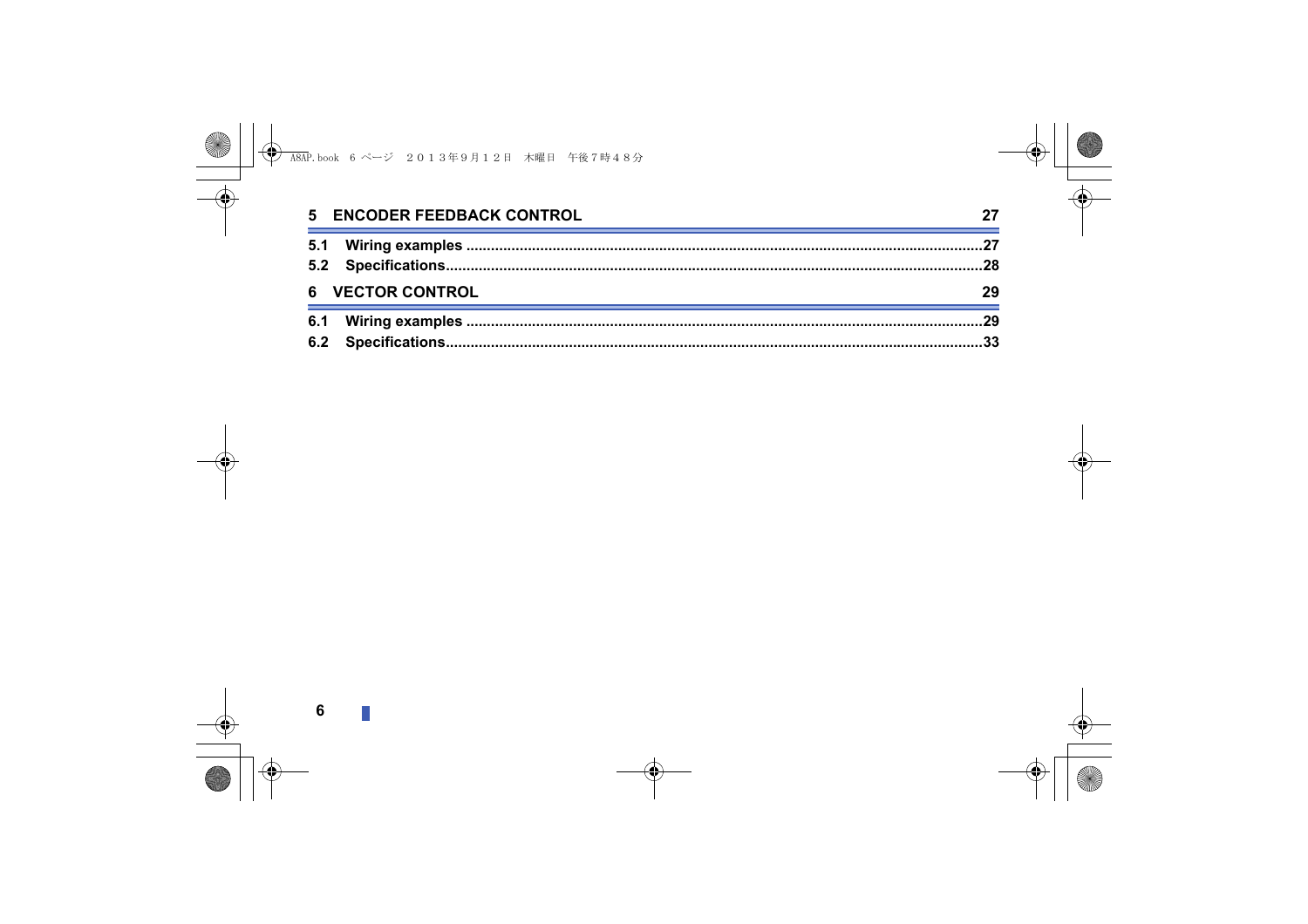## <span id="page-5-1"></span><span id="page-5-0"></span>PRE-OPERATION INSTRUCTIONS

## <span id="page-5-2"></span>1.1 Unpacking and product confirmation

Take the plug-in option out of the package, check the product name, and confirm that the product is as you ordered and intact. This product is a plug-in option dedicated for the FR-A800 series.

#### ♦ Product confirmation

Check the enclosed items.

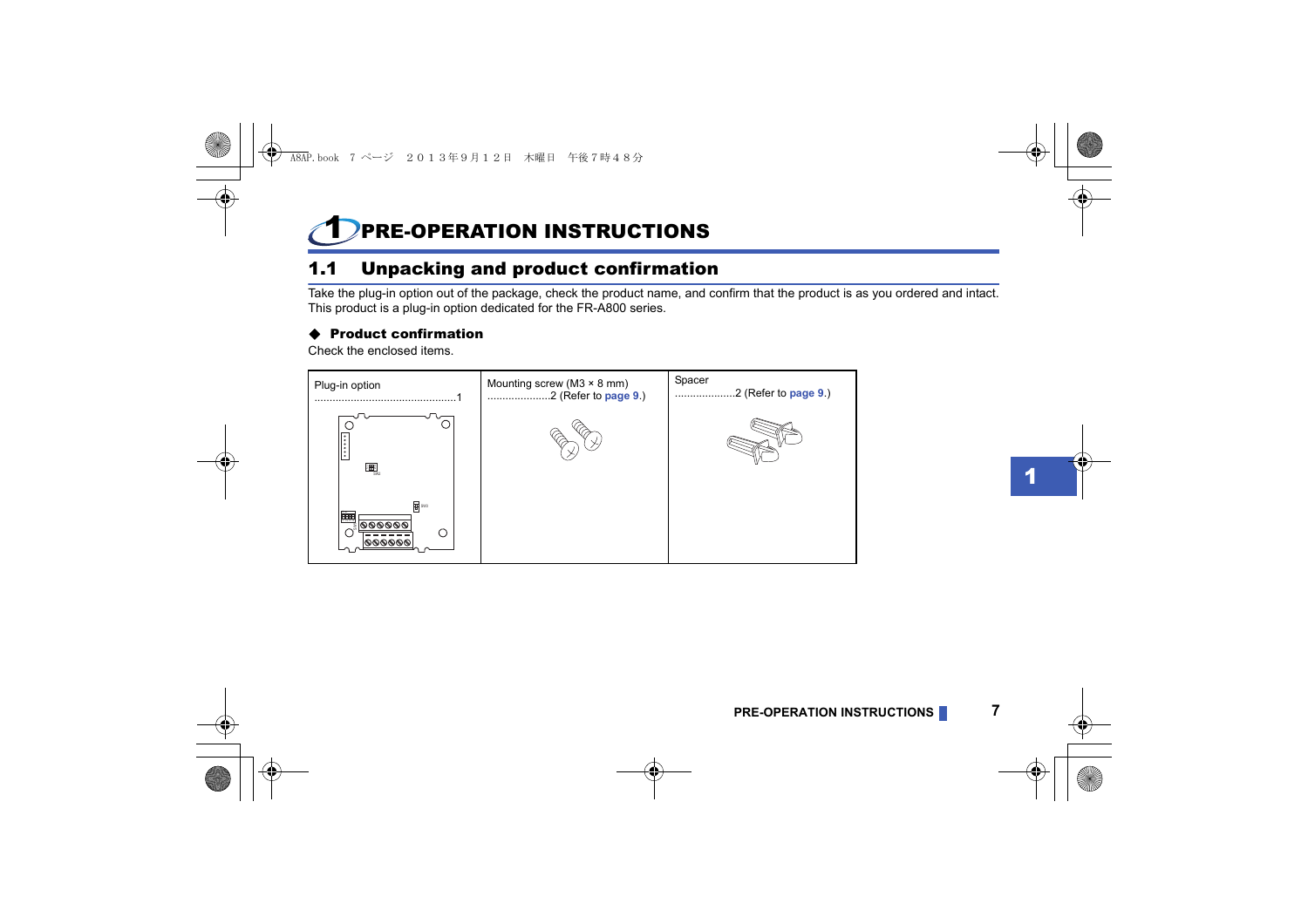### <span id="page-6-0"></span>1.2 Component names



| Symbol | <b>Name</b>                                    | <b>Description</b>                                                                 | <b>Refer to</b><br>page |
|--------|------------------------------------------------|------------------------------------------------------------------------------------|-------------------------|
| a      | Mounting hole                                  | Fixes the option to the inverter with screws, or installs spacers.                 |                         |
|        | <b>Terminal block</b>                          | Connects to the encoder.                                                           | 14                      |
|        | Encoder type selection switch (SW3)            | Switches the encoder type (differential line driver/ complementary).               | 12                      |
|        | CON2 connector                                 | Not used.                                                                          |                         |
| e      | Terminating resistor selection switch<br>(SW1) | Switches ON or OFF the internal terminating resistor.                              | 12                      |
|        | Switch for manufacturer setting (SW2)          | Do not change the initially-set status. (Switches 1 and 2 are OFF $\frac{1}{2}$ .) |                         |
|        | Connector                                      | Connects to the option connector of the inverter.                                  |                         |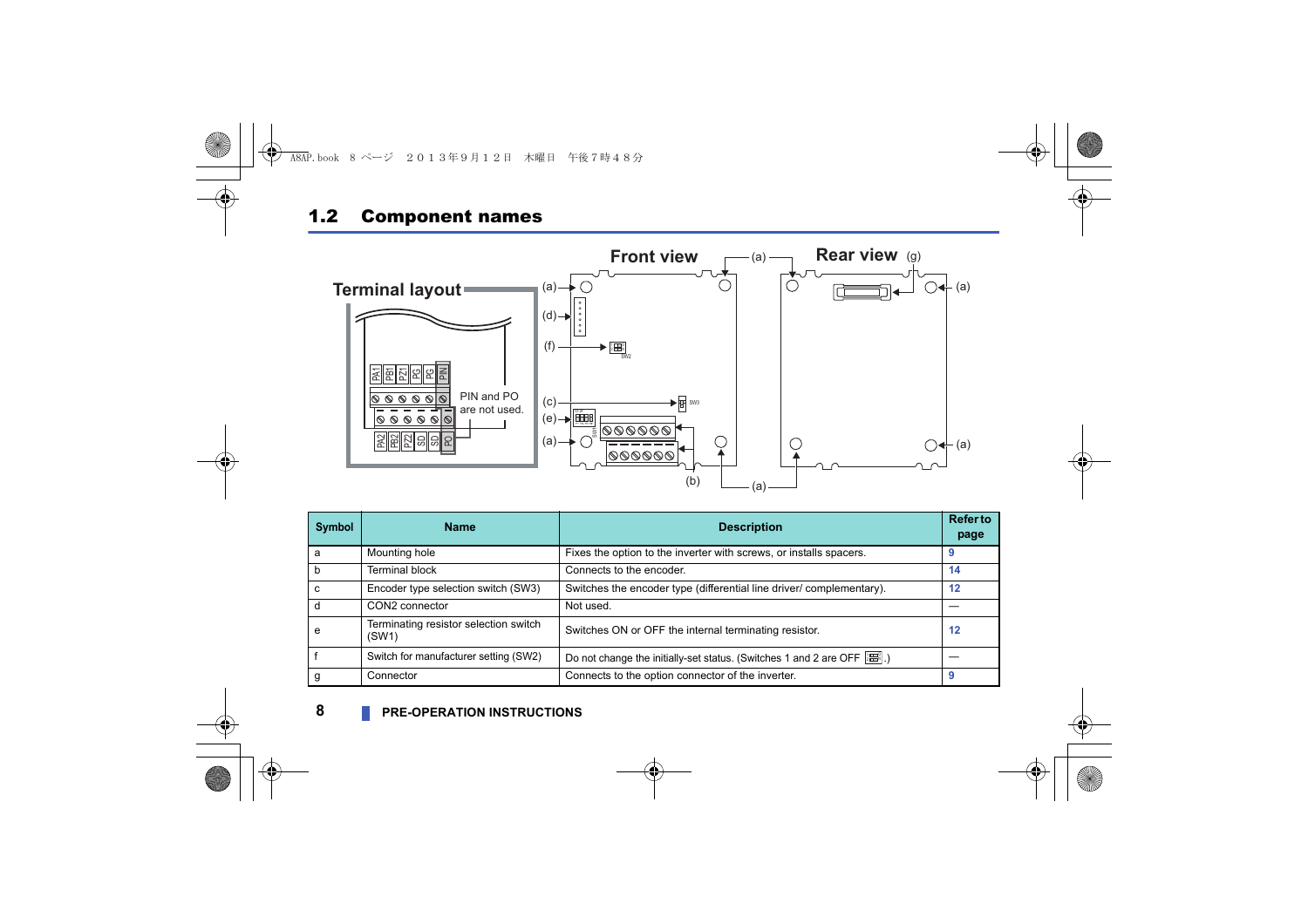<span id="page-7-1"></span><span id="page-7-0"></span>**INSTALLATION AND WIRING** 

## <span id="page-7-2"></span>2.1 Pre-installation instructions

Check that the inverter's input power and the control circuit power are both OFF.

#### **Caution**

- **Do not mount or remove the plug-in option while the input power is ON. Doing so may damage the inverter or plug-in option.**
- **To avoid damage due to static electricity, static electricity in your body must be discharged before you touch the product.**

## <span id="page-7-3"></span>2.2 Installation procedure

- (1) Remove the inverter front cover. (Refer to Chapter 2 of the Instruction Manual (Detailed) of the inverter for details on how to remove the front cover.)
- (2) For the two mounting holes (as shown in the next page) that will not be tightened with mounting screws, insert spacers.
- (3) Fit the connector of the plug-in option along the guide of the connector on the inverter, and insert the plug-in option as far as it goes. (Insert it to the inverter option connector 1 or 2.)
- (4) Fit the two locations, the left and right, of the plug-in option securely to the inverter unit by screwing in the supplied mounting screws (tightening torque 0.33 N·m to 0.40 N·m). If the screw holes do not line up, the connector may not be inserted deep enough. Check the connector.



2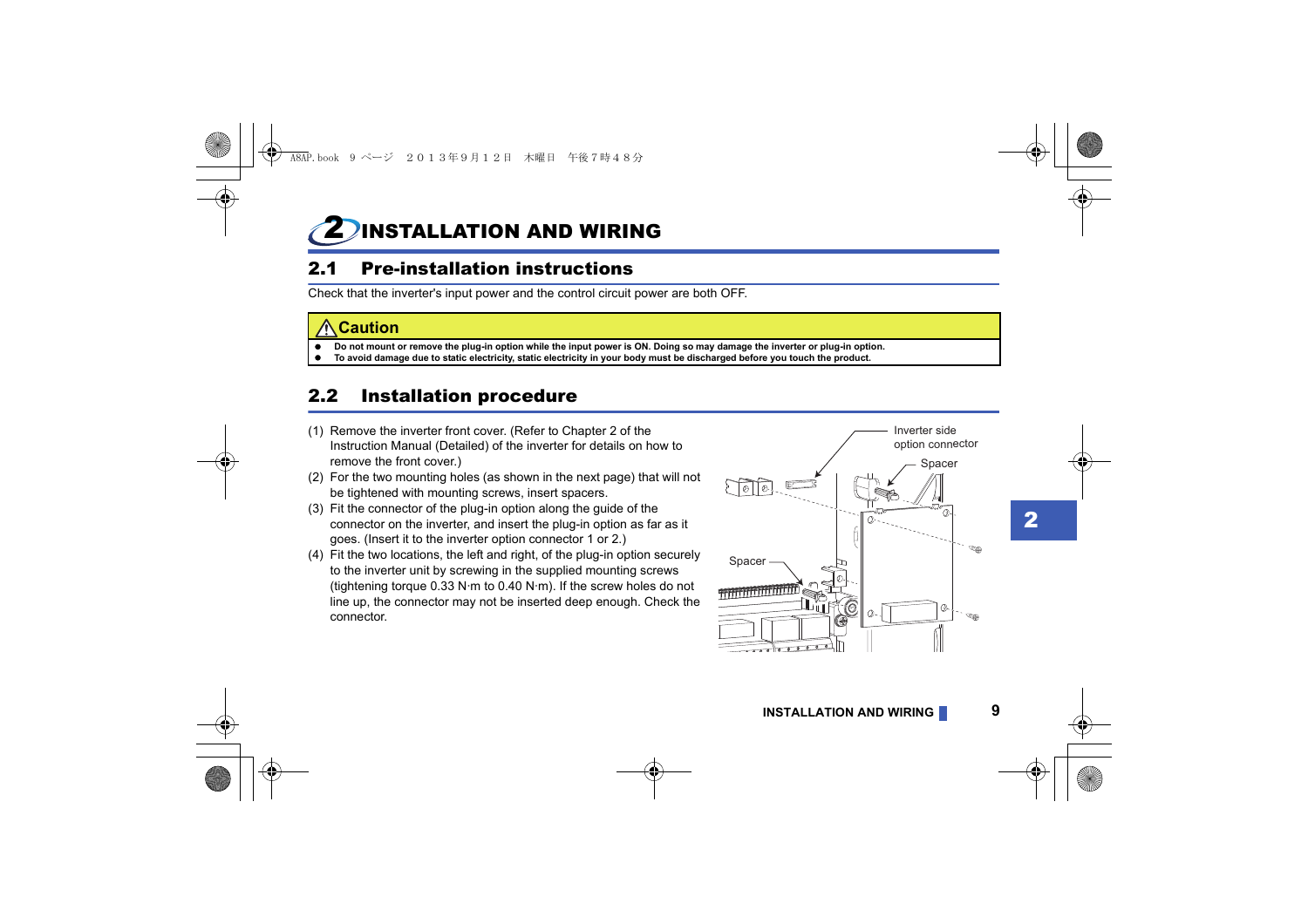<span id="page-8-0"></span>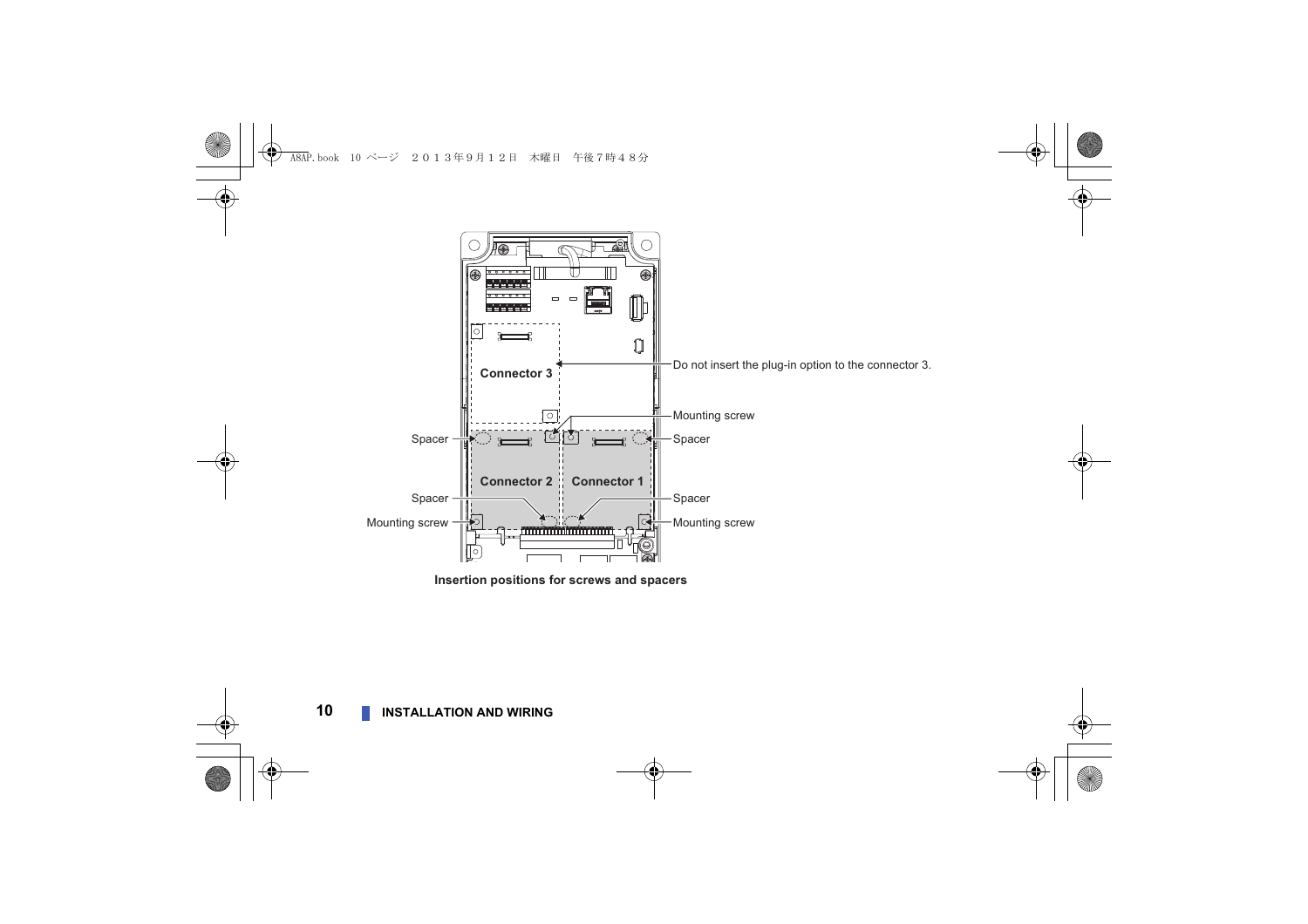

- Caution must be taken of mounting screws falling off when removing and mounting the plug-in option.
- Only one type of option per inverter may be used. When multiple options are mounted, priority is given to option connectors 1, 2 and 3 on the inverter in this order, and options having a lower priority do not function. (For the positions of the option connectors 1 to 3, refer to **[page 10](#page-8-0)**.)
- When the inverter cannot recognize that the option unit is mounted due to improper installation, etc., the protective function (E.1 to E.3) is displayed. A different indication will appear according to the mounted position (option connector 1 to 3).

| <b>Mounted position</b> | <b>Fault indication</b> |
|-------------------------|-------------------------|
| Option connector 1      |                         |
| Option connector 2      |                         |
| Option connector 3      |                         |

 • When removing the plug-in option, remove the two screws on the left and right, then pull it straight out. Pressure applied to the connector and to the option board may break the option.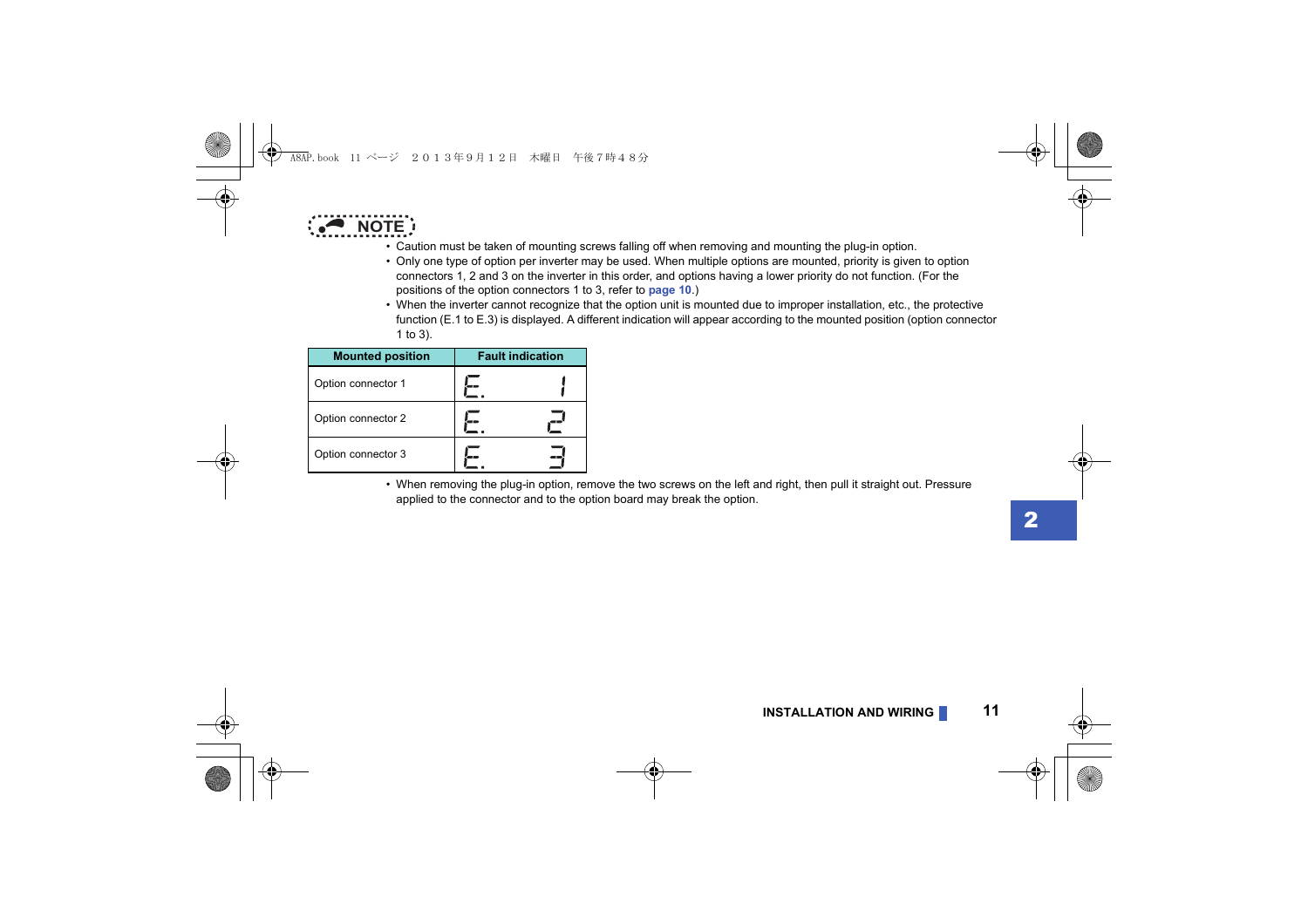## <span id="page-10-1"></span><span id="page-10-0"></span>2.3 Encoder specification / terminating resistor switch setting

#### Encoder specification selection switch (SW3)

Select either differential line driver or complementary. It is initially set to the differential line driver. Switch its position according to output circuit.



#### Terminating resistor selection switch (SW1)

Select "ON"/"OFF" of the internal terminating resistor. Set the switch to "ON" (initial status) when an encoder output type is differential line driver and set to "OFF" when complementary.

ON : with internal terminating resistor (initial setting status) OFF : without internal terminating resistor



- Set all switches to the same setting ("ON"/ "OFF").
- If the encoder output type is differential line driver, set the terminating resistor switch to the "OFF" position when sharing the same encoder with other unit (CNC (computerized numerical controller), etc) or a terminating resistor is connected to other unit.

resistor-ON (initial status)



Internal terminating resistor-OFF



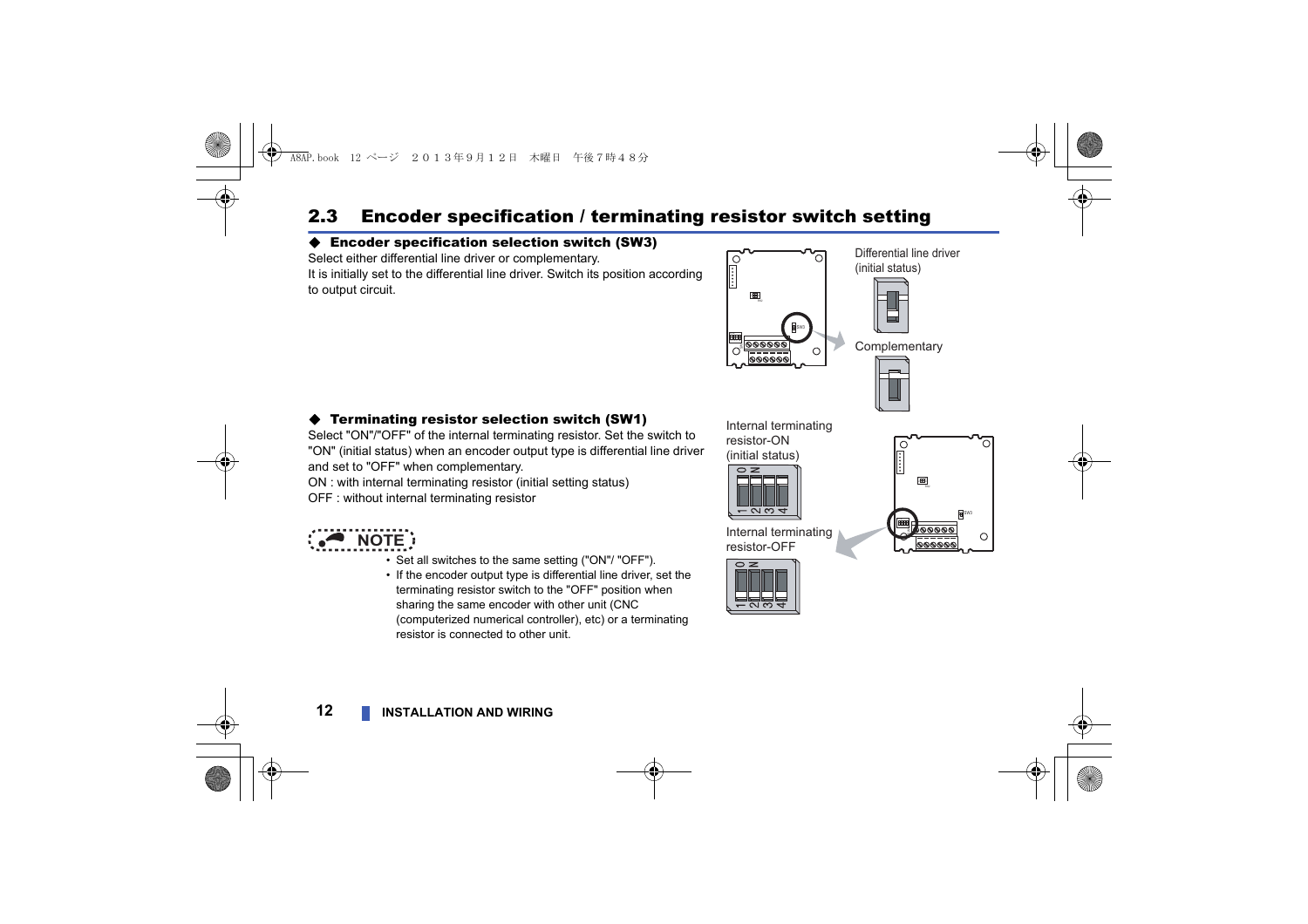#### ◆ Motor used and switch setting

| <b>Motor</b>                                     |         | <b>Encoder specification</b><br>selection switch (SW3) | <b>Terminating resistor</b><br>selection switch (SW1) | <b>Power</b><br>specifications*2 |
|--------------------------------------------------|---------|--------------------------------------------------------|-------------------------------------------------------|----------------------------------|
| Mitsubishi standard motor with                   | SF-JR   | <b>Differential</b>                                    | <b>ON</b>                                             | 5 V                              |
| encoder<br>Mitsubishi high-efficiency motor      | SF-HR   | <b>Differential</b>                                    | ON                                                    | 5V                               |
| with encoder                                     | Others  | $*1$                                                   | $*1$                                                  | $*1$                             |
|                                                  | SF-JRCA | <b>Differential</b>                                    | ON                                                    | 5V                               |
| Mitsubishi constant-torque motor<br>with encoder | SF-HRCA | Differential                                           | ON                                                    | 5 V                              |
|                                                  | Others  | $*1$                                                   | $*1$                                                  | $*1$                             |
| Vector control dedicated motor                   | SF-V5RU | Complementary                                          | OFF                                                   | 12V                              |
| Other manufacturer's motor with encoder          |         | $*1$                                                   | $*1$                                                  | $*1$                             |

\*1 Set according to the motor encoder used.

 Choose a power supply for encoder according to the encoder used (5 V/12 V/15 V/24 V). When the encoder output is the differential line driver type, only 5 V can be input.

<span id="page-11-1"></span><span id="page-11-0"></span>

• Switch "SW2" is for manufacturer setting. Do not change the setting.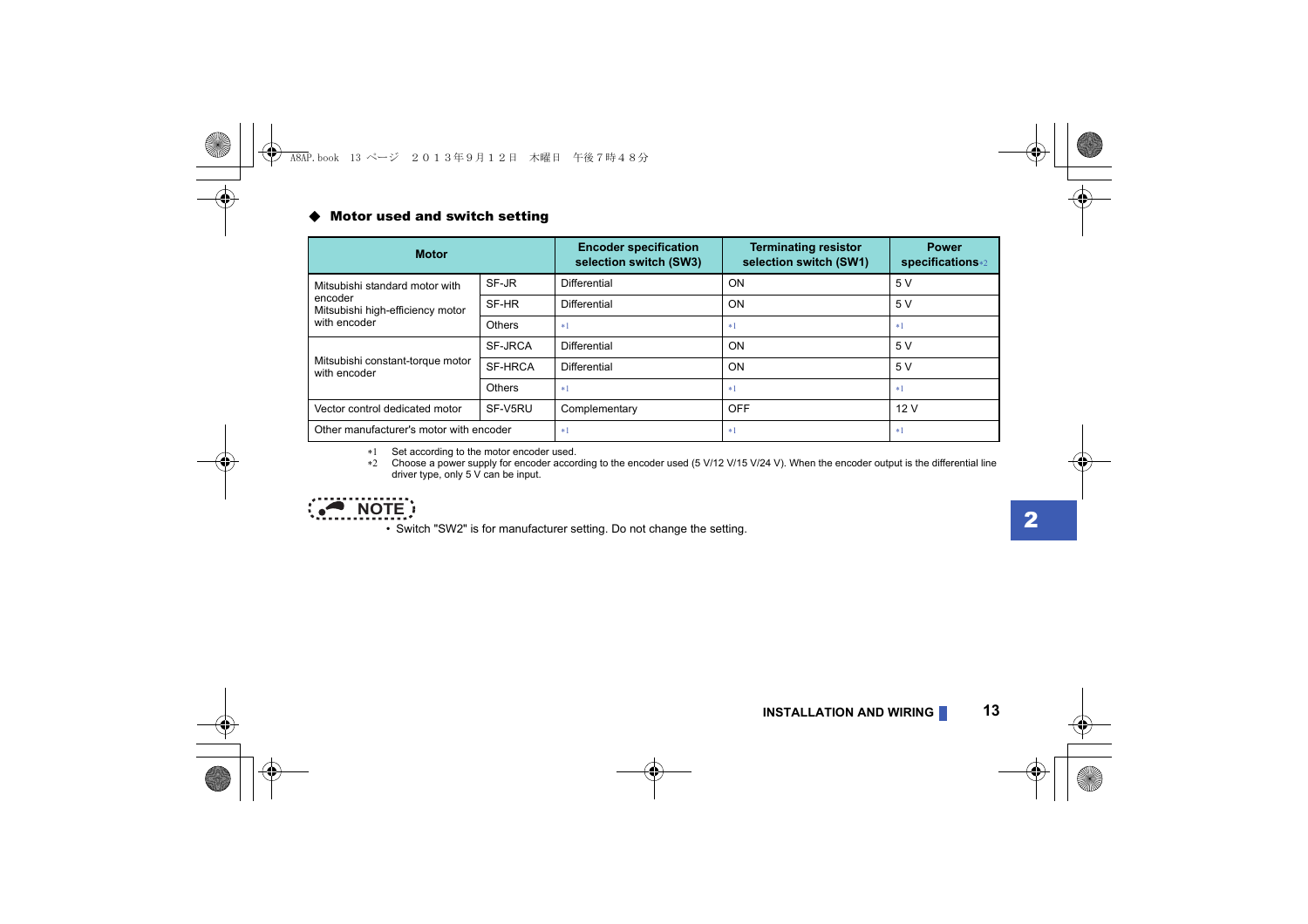## <span id="page-12-1"></span><span id="page-12-0"></span>2.4 Wiring

(1) Use twisted pair shield cables (0.2  $mm<sup>2</sup>$  or larger) to connect the FR-A8AP and position detector.

For the wiring to the terminals PG and SD, use several cables in parallel or use a thick cable, according to the wiring length. To protect the cables from noise, run them away from any source of noise (e.g. the main circuit and power voltage).

| <b>Wiring length</b> | <b>Parallel connection</b><br>(Cable gauge $0.2 \text{ mm}^2$ ) | Larger-size cable              |
|----------------------|-----------------------------------------------------------------|--------------------------------|
| Within 10 m          | At least two cables in parallel                                 | 0.4 mm <sup>2</sup> or larger  |
| Within 20 m          | At least four cables in parallel                                | 0.75 mm <sup>2</sup> or larger |
| Within 100 $m$ $*1$  | At least six cables in parallel                                 | 1.25 mm <sup>2</sup> or larger |

<span id="page-12-2"></span> When differential driver is set and a wiring length is 30 m or more The wiring length can be extended to 100 m by slightly increasing the 5 V power supply (approx.  $5.5$  V) and using six or more cables with gauge size of 0.2 mm<sup>2</sup> in parallel or a cable with gauge size of 1.25  $\text{mm}^2$  or more. Note that the voltage applied should be within power supply specifications of encoder.

To reduce noise of the encoder cable, earth (ground) the encoder shielded cable to the enclosure (as close as the inverter) with a P clip or U clip made of metal.







- For details of the optional encoder dedicated cable (FR-JCBL/FR-V7CBL), refer to **[page 17](#page-15-0)**.
- FR-V7CBL is provided with a P clip for earthing (grounding) shielded cable.

#### **14 [INSTALLATION AND WIRING](#page-7-0)**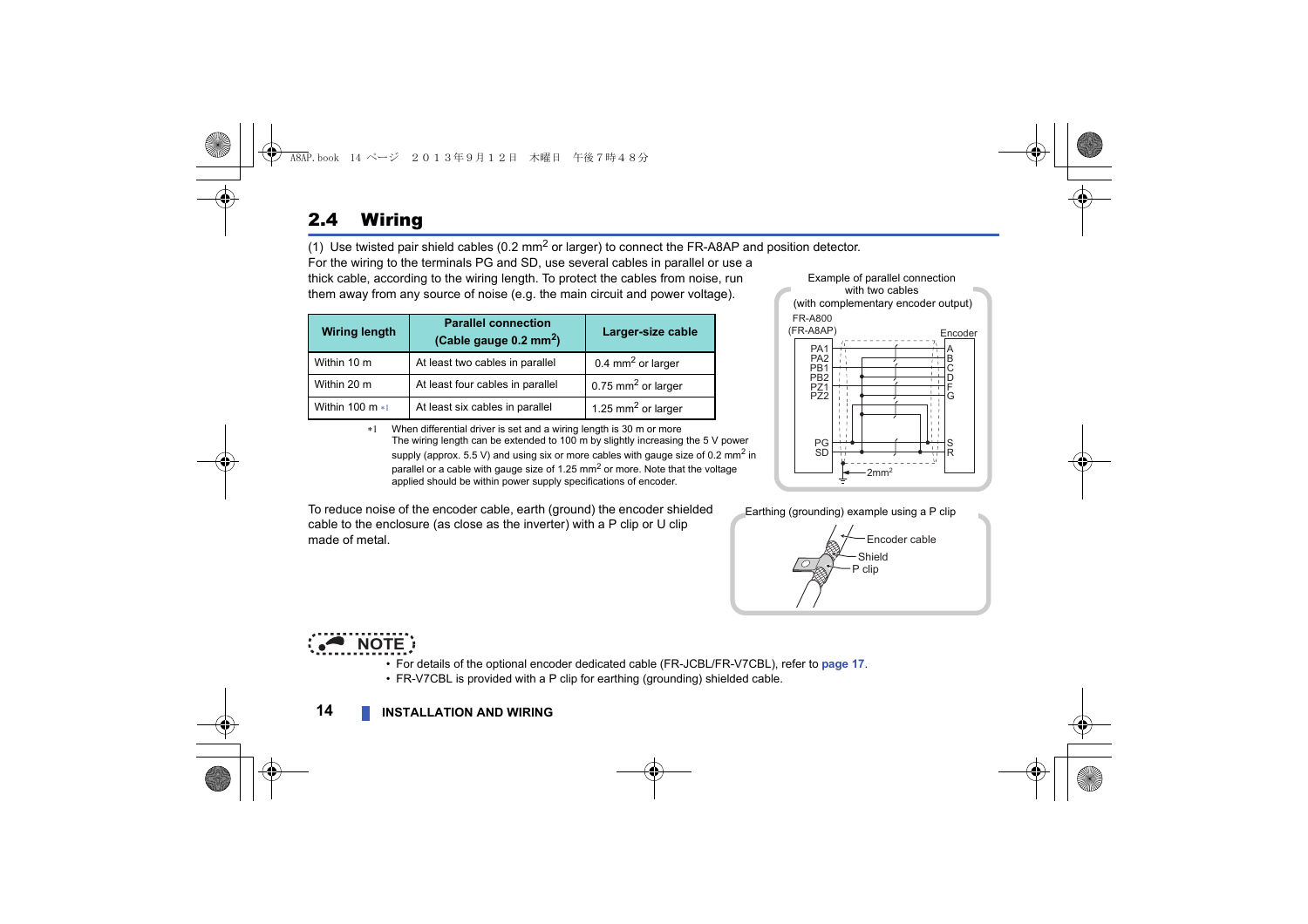<span id="page-13-1"></span><span id="page-13-0"></span>(2) Wire the shielded twisted pair cable after stripping its sheath to make its cables loose. Also, protect the shielded cable of the shielded twisted pair cable to ensure that it will not make contact with the conductive area.

Strip off the sheath for the below length. If the length of the sheath peeled is too long, a short circuit may occur with neighboring wires. If the length is too short, wires might come off.

Wire the stripped cable after twisting it to prevent it from becoming loose. In addition, do not solder it.

Cable stripping length



**Wire** Sleeve





Sheath Shield (perform protective treatment)

Twisted pair shielded cable

Use a blade terminal as necessary.

0 to 0.5mm

When using the blade terminal, use care so that the twisted wires do not come





• Blade terminals commercially available (as of February 2012. The product may be changed without notice.)

| <b>Terminal</b><br>Wire Size $(mm^2)$<br><b>Screw Size</b> |                       | <b>Blade Terminal Model</b>  |                           | <b>Manufacturer</b>    | <b>Blade terminal</b> |
|------------------------------------------------------------|-----------------------|------------------------------|---------------------------|------------------------|-----------------------|
|                                                            |                       | with insulation sleeve       | without insulation sleeve |                        | crimping tool         |
| M <sub>2</sub>                                             | $0.3 \text{ to } 0.5$ | AI 0.5-6WH                   | A 0.5-6                   | <b>Phoenix Contact</b> | CRIMPFOX 6            |
|                                                            | 0.75 (for two wires)  | Al-TWIN 2 $\times$ 0.75-10GY | —                         | CoLtd.                 |                       |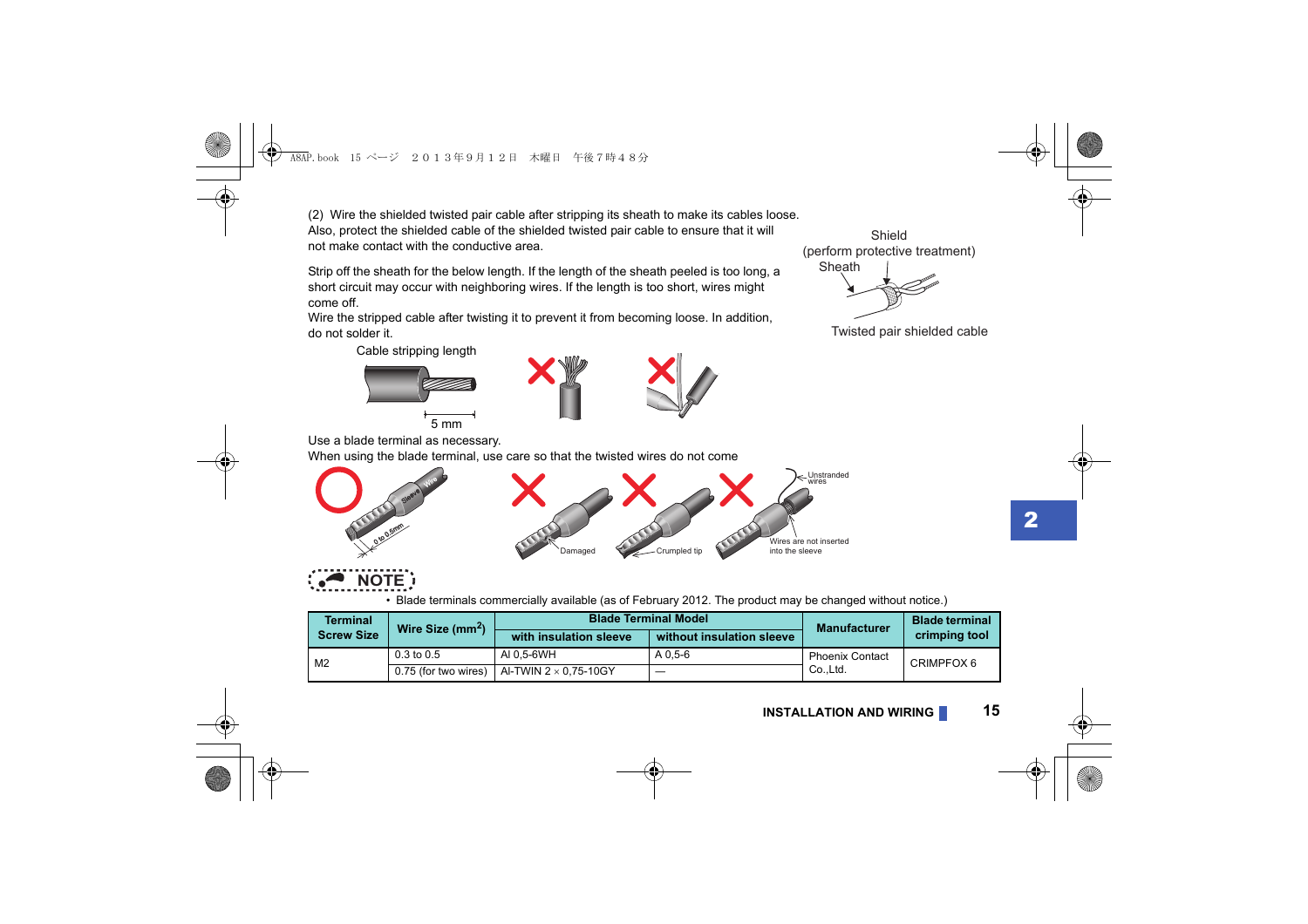(3) Loosen the terminal screw and insert the cable into the terminal.

| <b>Screw Size</b> | <b>Tightening Torque</b>               | <b>Cable Size</b>                           | <b>Screwdriver</b>                                                                  |
|-------------------|----------------------------------------|---------------------------------------------|-------------------------------------------------------------------------------------|
| M2                | $0.22$ N $\cdot$ m to 0.25 N $\cdot$ m | 0.3 mm <sup>2</sup> to 0.75 mm <sup>2</sup> | Small $\ominus$ flat-blade screwdriver<br>(Tip thickness: 0.4 mm/tip width: 2.5 mm) |



- Undertightening can cause cable disconnection or malfunction. Overtightening can cause a short circuit or malfunction due to damage to the screw or unit.
- When wiring cables to the inverter's RS-485 terminals while a plug-in option is mounted, take caution not to let the cables touch the circuit board of the option or of the inverter. Otherwise, electromagnetic noises may cause malfunctions.
- When one position detector is shared between FR-A8AP and CNC (computerized numerical controller), its output signal should be connected as shown below. In this case, the wiring length between FR-A8AP and CNC should be as short as possible, within 5 m.



### **CAUTION**

- **Do not use empty terminals as junction terminals because they are used in the option unit. If they are used as the junction terminals, the option unit may be damaged.**
- **After wiring, wire offcuts must not be left in the inverter. They may cause a fault, failure or malfunction.**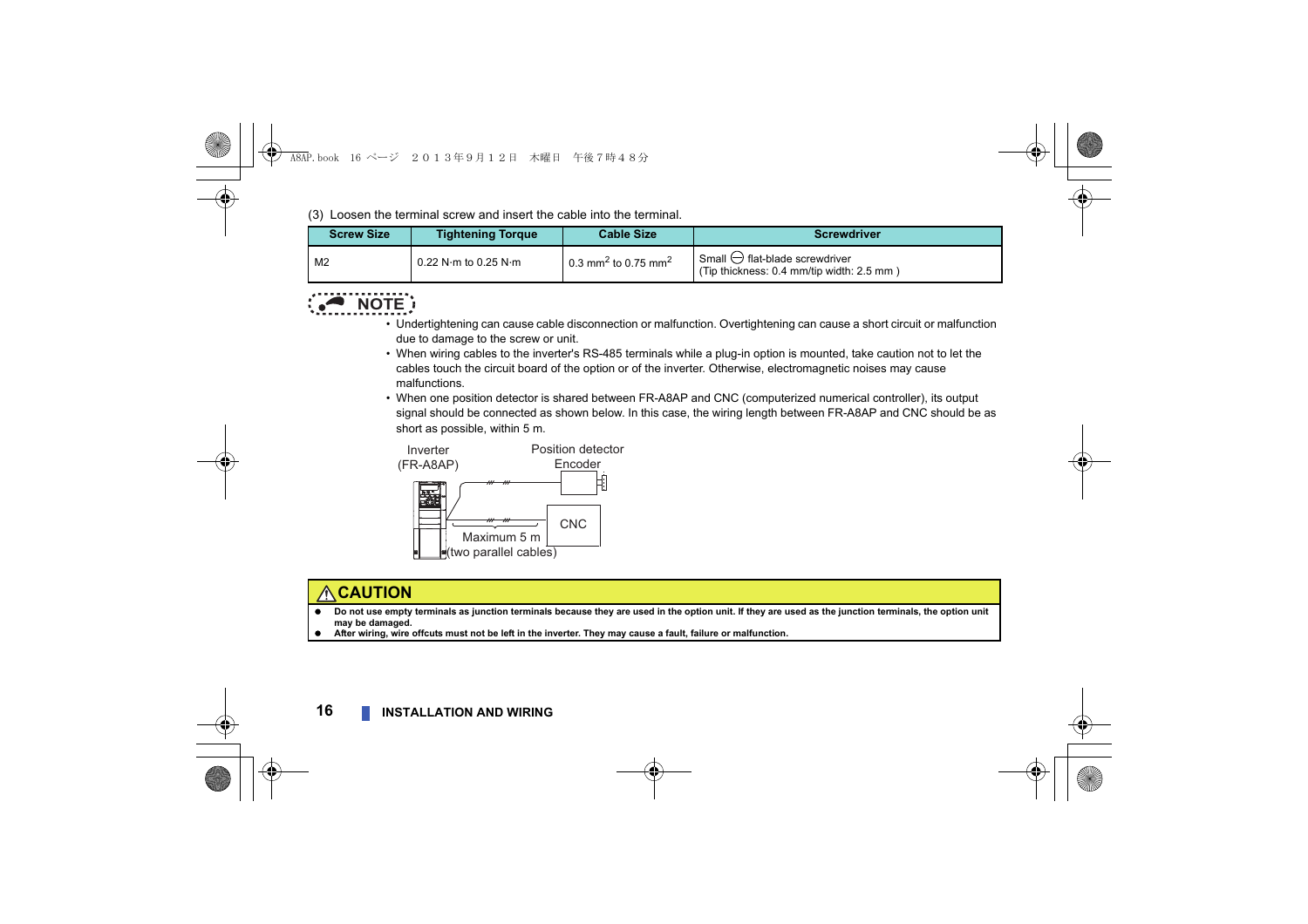### <span id="page-15-0"></span>2.5 Encoder cables dedicated to Mitsubishi motors

Use dedicated encoder cables to connect with Mitsubishi encoder-equipped motors.



<span id="page-15-1"></span>As the terminal block of the FR-A8AP is an insertion type, earth (ground) cables need to be modified. (Refer to **[page 15](#page-13-0).)**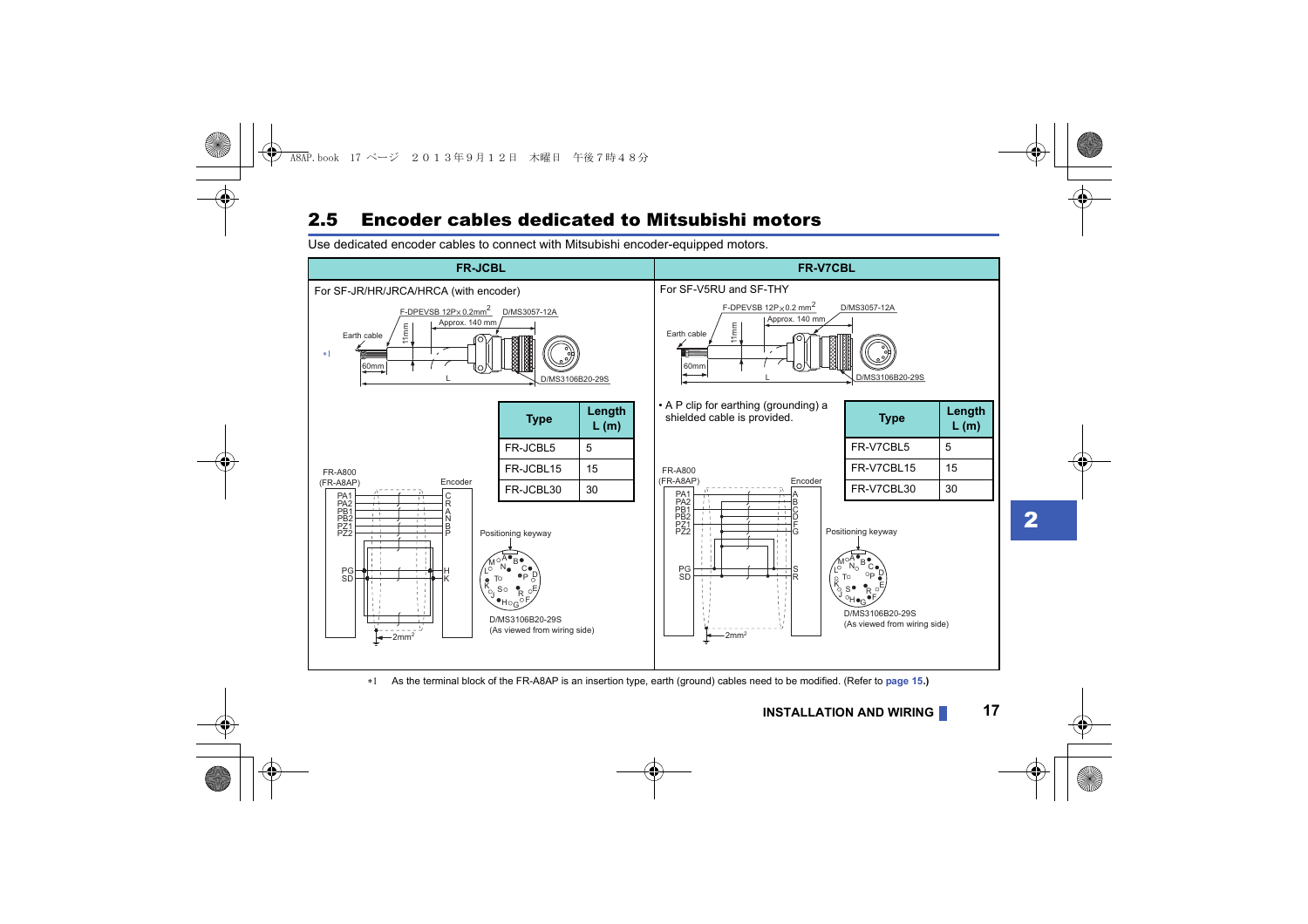#### <span id="page-16-1"></span>Connection terminal compatibility table

| <b>Motor</b>         |                 | SF-JR/HR/JRCA/HRCA (with Encoder) | <b>SF-V5RU, SF-THY</b> |
|----------------------|-----------------|-----------------------------------|------------------------|
| <b>Encoder cable</b> |                 | <b>FR-JCBL</b>                    | FR-V7CBL               |
|                      | PA <sub>1</sub> | <b>PA</b>                         | PA                     |
|                      | PA <sub>2</sub> | <b>PAR</b>                        | Keep this open.        |
|                      | PB <sub>1</sub> | PB                                | <b>PB</b>              |
| FR-A8AP terminal     | PB <sub>2</sub> | <b>PBR</b>                        | Keep this open.        |
|                      | PZ <sub>1</sub> | <b>PZ</b>                         | <b>PZ</b>              |
|                      | PZ <sub>2</sub> | <b>PZR</b>                        | Keep this open.        |
|                      | PG              | 5E                                | PG                     |
|                      | <b>SD</b>       | AG <sub>2</sub>                   | <b>SD</b>              |

### <span id="page-16-0"></span>2.6 Terminals

| <b>Terminal</b><br><b>Symbol</b> | <b>Terminal Name</b>                                   | <b>Description</b>                                                                                                                                                                                                                                                                                                                                              |                              |
|----------------------------------|--------------------------------------------------------|-----------------------------------------------------------------------------------------------------------------------------------------------------------------------------------------------------------------------------------------------------------------------------------------------------------------------------------------------------------------|------------------------------|
| PA <sub>1</sub>                  | Encoder A-phase signal input terminal                  | A-phase signal is input from the encoder.                                                                                                                                                                                                                                                                                                                       |                              |
| PA <sub>2</sub>                  | Encoder A-phase inverse signal input terminal          |                                                                                                                                                                                                                                                                                                                                                                 |                              |
| PB <sub>1</sub>                  | Encoder B-phase signal input terminal                  | B-phase signal is input from the encoder.                                                                                                                                                                                                                                                                                                                       | For details of pulse signal, |
| PB <sub>2</sub>                  | Encoder B-phase inverse signal input terminal          |                                                                                                                                                                                                                                                                                                                                                                 | refer to page 19.            |
| PZ <sub>1</sub>                  | Encoder Z-phase signal input terminal                  | Z-phase signal is input from the encoder.                                                                                                                                                                                                                                                                                                                       |                              |
| PZ <sub>2</sub>                  | Encoder Z-phase inverse signal input terminal          | (Not used for the encoder feedback control.)                                                                                                                                                                                                                                                                                                                    |                              |
| PG                               | Encoder power supply (positive side) input<br>terminal | Input power for the encoder power supply.<br>Connect the external power supply (5 V, 12 V, 15 V, 24 V) and the encoder<br>power cable. When the encoder output is the differential line driver type, only 5<br>V can be input. Make sure the voltage of the external power supply the same<br>as the encoder output voltage. (Check the encoder specification.) |                              |
| <b>SD</b>                        | Encoder power supply ground terminal                   |                                                                                                                                                                                                                                                                                                                                                                 |                              |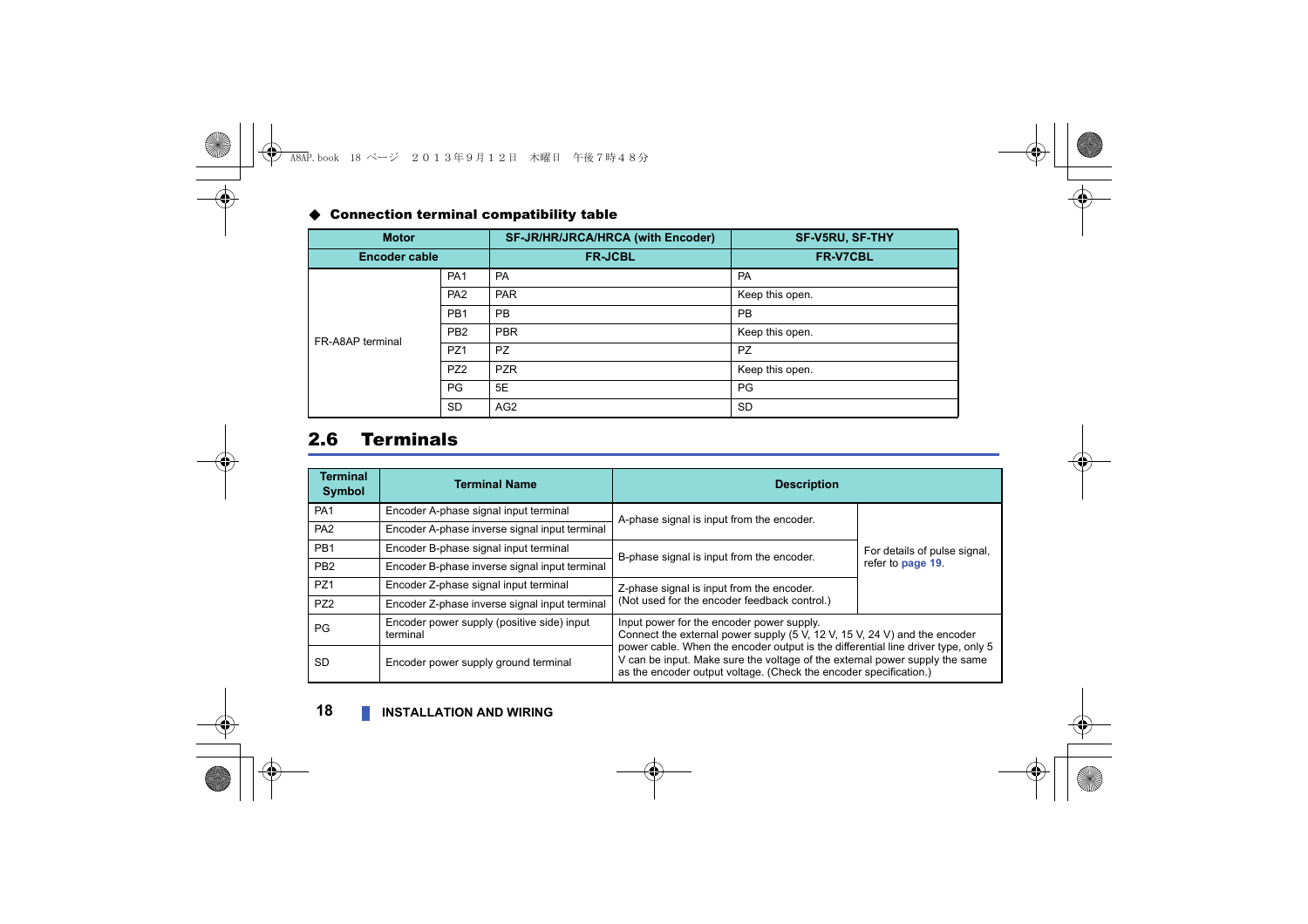## <span id="page-17-1"></span><span id="page-17-0"></span>3 ENCODER SPECIFICATIONS AND PARAMETER SETTINGS

## <span id="page-17-3"></span><span id="page-17-2"></span>3.1 Encoder

#### Position detection (pulse encoder)



## **NOTE**

 • When orientation control, encoder feedback control, vector control are used together, the encoder is shared between these controls.

Use an encoder which has a pulse count of 1000 to 4096 ppr (pulse per revolution).

- The encoder should be coupled with the motor shaft or the spindle oriented with a speed ratio of 1 to 1 without any mechanical looseness.
- To ensure correct operation, the encoder must be set in the proper rotation direction and the A and B phases connected correctly.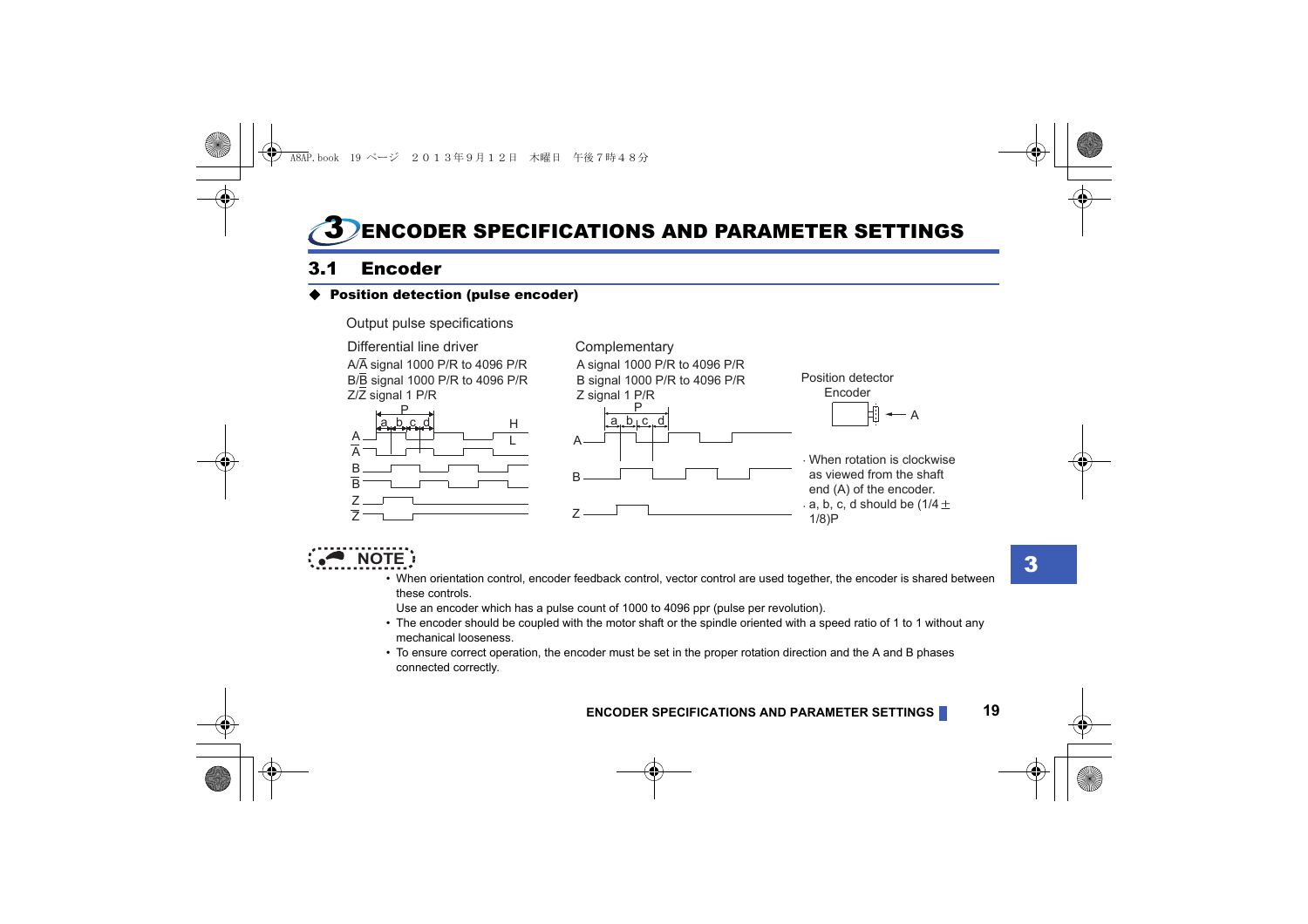#### ♦ Power supply

Choose a power supply for encoder according to the encoder used (5 V/12 V/15 V/24 V). When the encoder output is the differential line driver type, only 5 V can be input. Make sure the voltage of the external power supply the same as the encoder output voltage. (Check the encoder specification.)

When an encoder is used under orientation control, encoder feedback control, and vector control, the power supply is shared between the inverter and encoder.

• Specifications of the encoders equipped in the motors with encoders and the vector-control dedicated motors

| <b>Item</b>          | Encoder for SF-JR/HR/JRCA/HRCA                        | Encoder for SF-V5RU, SF-THY                                             |
|----------------------|-------------------------------------------------------|-------------------------------------------------------------------------|
| Resolution           | 1024 pulses/rev                                       | 2048 pulses/rev                                                         |
| Power supply voltage | 5 VDC±10%                                             | 12 VDC±10%                                                              |
| Current consumption  | 150 mA                                                |                                                                         |
| Output signal form   | A, B phases (90° phase shift)<br>Z phase: 1 pulse/rev |                                                                         |
| Output circuit       | Differential line driver 74LS113 equivalent           | Complementary                                                           |
| Output voltage       | H level: 2.4 V or more<br>L level: 0.5 V or less      | H level: "Power supply for encoder-3 V" or more<br>L level: 3 V or less |



 • When the input power supply voltage to the encoder and its output voltage differ, the protective function (E.ECT) may be activated.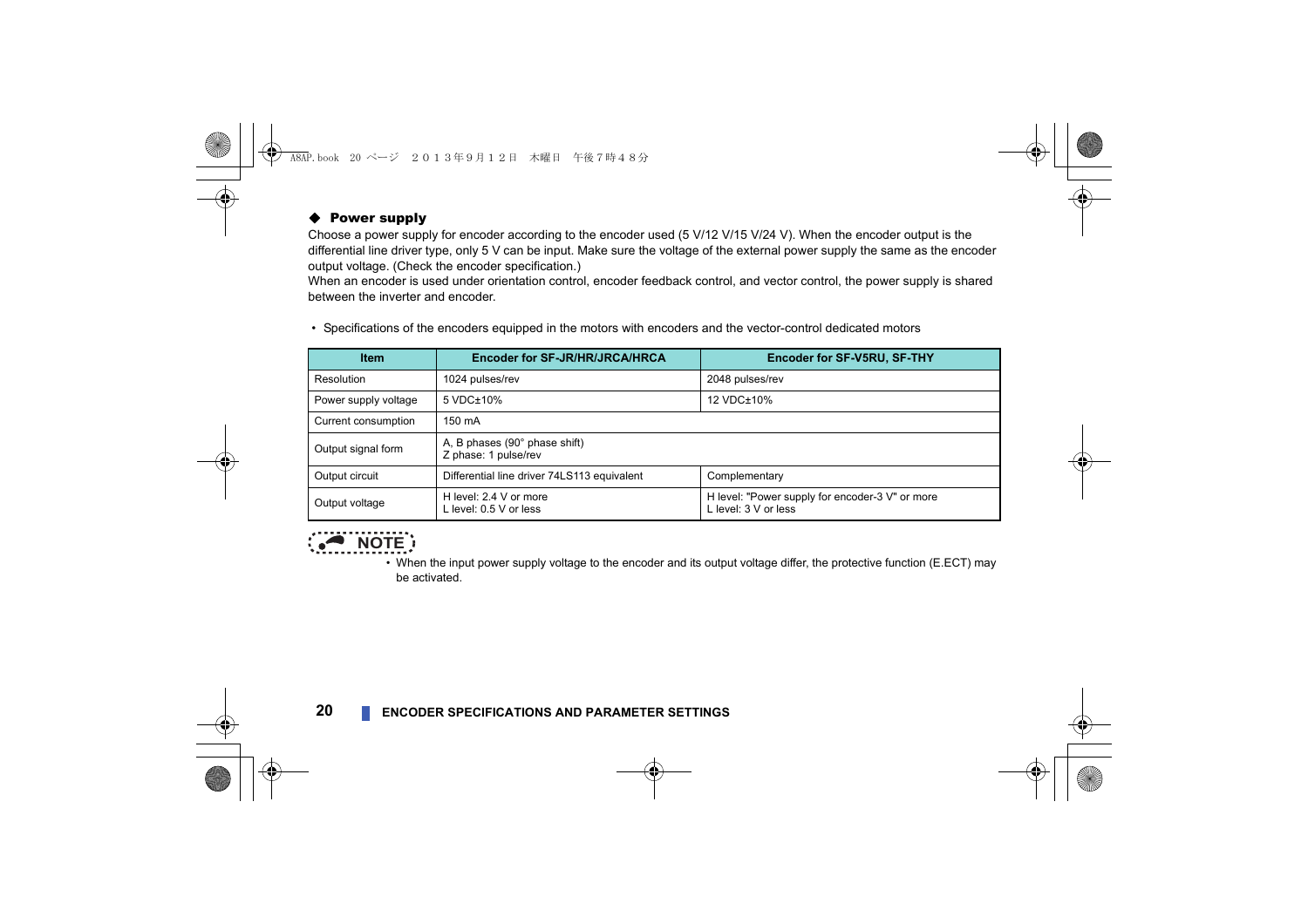### <span id="page-19-0"></span>3.2 Parameter setting

#### <span id="page-19-1"></span>**3.2.1 Parameter for encoder**

| <b>Parameter</b><br><b>Number</b> | Pr.<br>group     | <b>Name</b>                   | <b>Initial</b><br>Value | <b>Setting</b><br>Range | <b>Description</b>                                                                                                                                                                                                      |                                                                |
|-----------------------------------|------------------|-------------------------------|-------------------------|-------------------------|-------------------------------------------------------------------------------------------------------------------------------------------------------------------------------------------------------------------------|----------------------------------------------------------------|
| 359                               | C <sub>141</sub> | Encoder rotation<br>direction |                         | $\mathbf 0$             | Set when using a motor for which<br>forward rotation is clockwise viewed<br>from the motor load shaft.<br>Set when using a motor for which<br>forward rotation is counterclockwise<br>viewed from the motor load shaft. | Set for the operation<br>at 120 Hz or less.                    |
|                                   |                  |                               |                         | 100                     |                                                                                                                                                                                                                         | Set for the operation<br>at a frequency<br>higher than 120 Hz. |
|                                   |                  |                               |                         |                         |                                                                                                                                                                                                                         | Set for the operation<br>at 120 Hz or less.                    |
|                                   |                  |                               |                         | 101                     |                                                                                                                                                                                                                         | Set for the operation<br>at a frequency<br>higher than 120 Hz. |
| 369                               | C <sub>140</sub> | Number of<br>encoder pulses   | 1024                    | 0 to 4096               | Set the number of encoder pulses output.<br>Set the number of pulses before it is multiplied by 4.                                                                                                                      |                                                                |



• If operating at a frequency higher than 120 Hz with **Pr.359** = "0 or 1", the motor rotation will be unstable.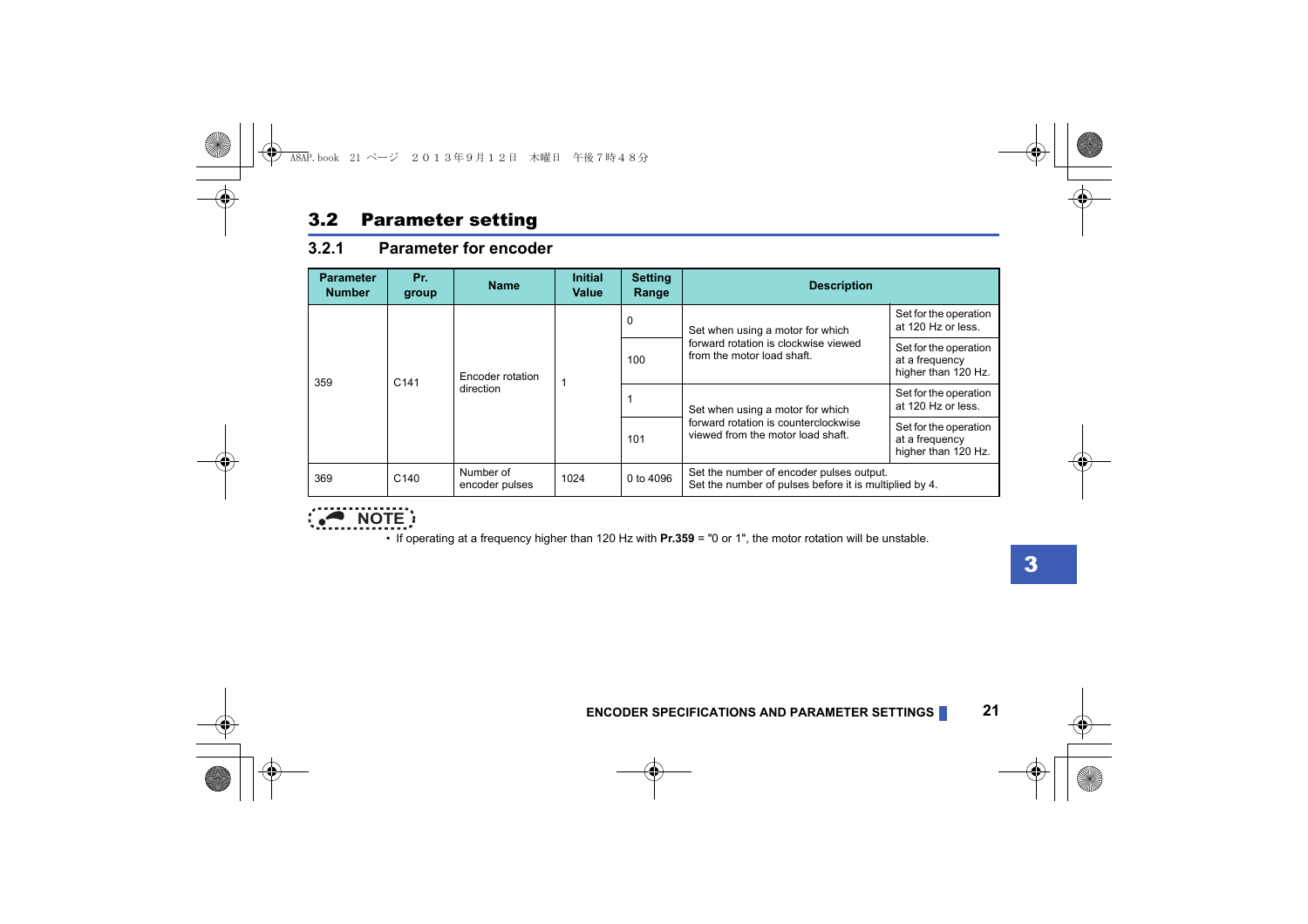#### <span id="page-20-0"></span>**3.2.2 Parameter settings for the motor under vector control**

| <b>Motor Name</b>                              |                         | <b>Pr.359 Encoder rotation</b><br>direction | Pr.369 Number of<br>encoder pulses |
|------------------------------------------------|-------------------------|---------------------------------------------|------------------------------------|
|                                                | SF-JR                   | 1 (Initial value)                           | 1024 (Initial value)               |
| Mitsubishi standard motor                      | SF-JR 4P 1.5 kW or less | 1 (Initial value)                           | 1024 (Initial value)               |
|                                                | SF-HR                   | 1 (Initial value)                           | 1024 (Initial value)               |
|                                                | Others                  | $*1$                                        | $*1$                               |
|                                                | SF-JRCA 4P              | 1 (Initial value)                           | 1024 (Initial value)               |
| Mitsubishi constant-torque<br>motor            | SF-HRCA 4P              | 1 (Initial value)                           | 1024 (Initial value)               |
|                                                | Others                  | $*1$                                        | $*1$                               |
| Mitsubishi vector control                      | SF-V5RU                 | 1 (Initial value)                           | 2048                               |
| dedicated motor                                | SF-THY                  | 1 (Initial value)                           | 2048                               |
| Other manufacturer's standard<br>motor         |                         | $*1$                                        | $*1$                               |
| Other manufacturer's constant-<br>torque motor |                         | $*1$                                        | $*1$                               |

<span id="page-20-1"></span>\*1 Set this parameter according to the motor (encoder) used.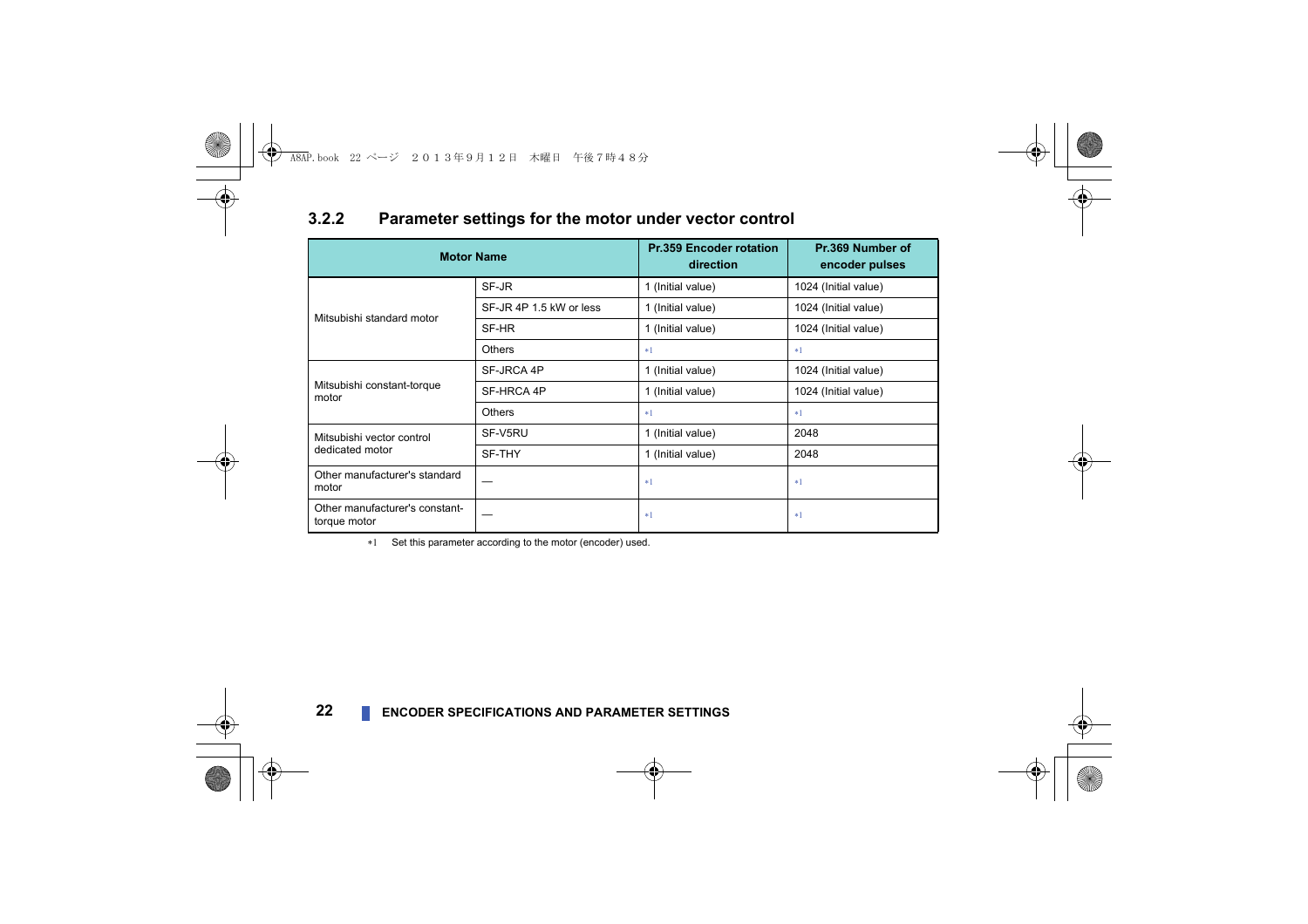# <span id="page-21-1"></span><span id="page-21-0"></span>**DORIENTATION CONTROL**

This function is used with a position detector (encoder) installed to the spindle of a machine tool, etc. to allow a rotary shaft to be stopped at the specified position (oriented).

For the details of the parameters used for orientation control, refer to the Instruction Manual (Detailed) of the inverter.

## <span id="page-21-2"></span>4.1 Wiring example

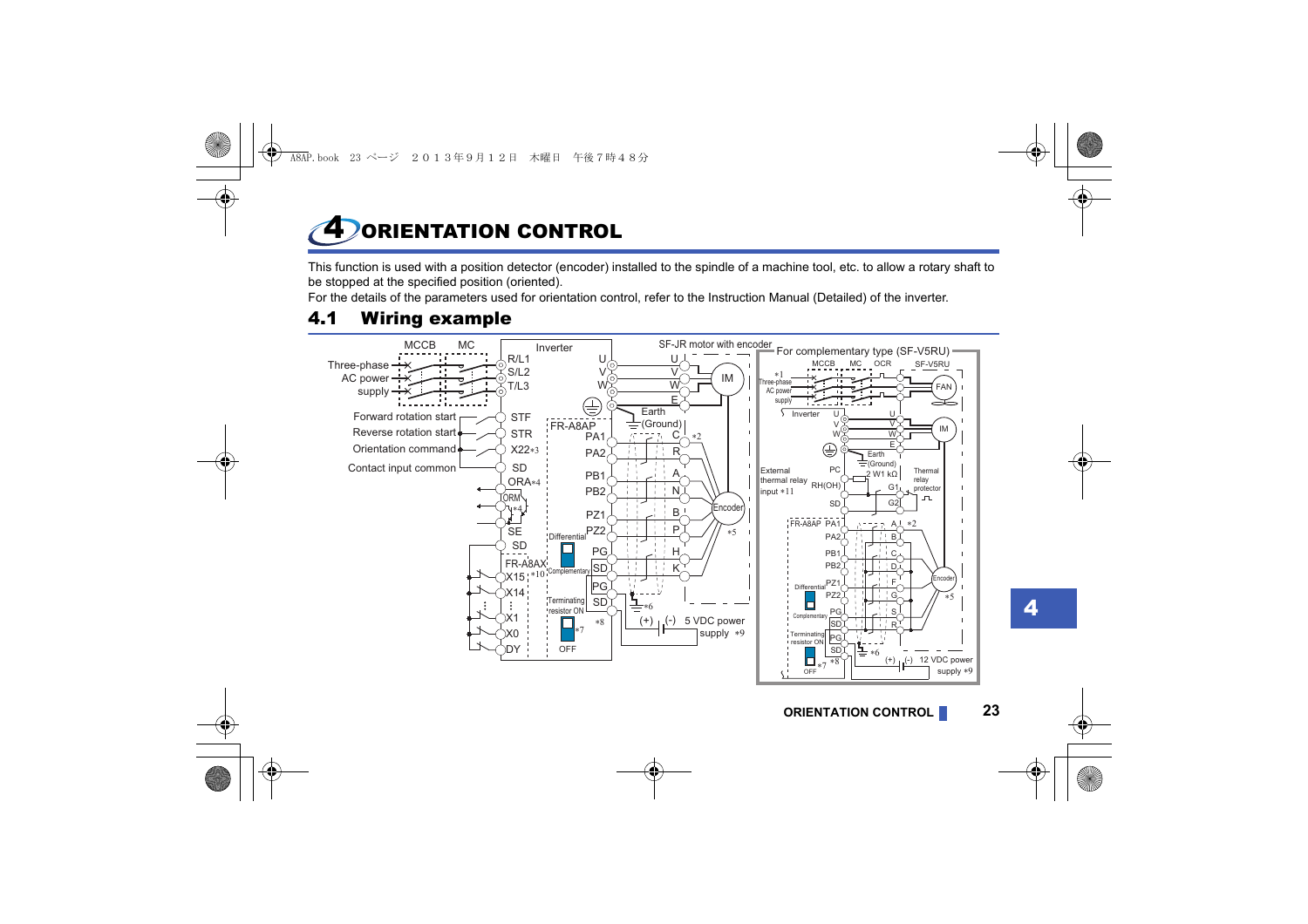- For the fan of the 7.5 kW or less dedicated motor, the power supply is single phase (200 V/50 Hz, 200 to 230 V/ 60 Hz).
- $*2$  The pin number differs according to the encoder used.
- Use **Pr. 178 to Pr. 189 (input terminal function selection)** to assign the function to any of terminal. Refer to the Instruction Manual (Detailed) for details of **Pr. 178 to Pr. 189 (input terminal function selection)**.
- Use **Pr. 190 to Pr. 196 (output terminal function selection)** to assign the function to any of terminal. Refer to the Instruction Manual (Detailed) for details of **Pr. 190 to Pr. 196 (output terminal function selection)**.
- \*5 Connect the encoder so that there is no looseness between the motor and motor shaft. Speed ratio should be 1:1.
- Earth (Ground) the shielded cable of the encoder cable to the enclosure with a P clip, etc. (Refer to **[page 14](#page-12-1)**.)
- For the differential line driver, set the terminating resistor selection switch to on position (initial status) to use. (Refer to **[page 12](#page-10-1)**.) Note that the terminating resistor switch should be set to off position when sharing the same encoder with other unit (CNC, etc.) and a terminating resistor is connected to other unit. For the complementary, set the switch to off position.
- For terminal compatibility of the FR-JCBL, FR-V7CBL and FR-A8AP, refer to **[page 18](#page-16-1)**.
- A separate power supply of 5 V/12 V/15 V/24 V is necessary according to the encoder power specification. When the encoder output is the differential line driver type, only 5 V can be input.

Make the voltage of the external power supply the same as the encoder output voltage, and connect the external power supply between PG and SD.

When performing encoder feedback control and vector control together, an encoder and power can be shared.

- When a stop position command is input from outside, a plug-in option FR-A8AX is necessary. Refer to the Instruction Manual (Detailed) for details of external stop position command.
- $*11$  Connect the recommended 2W1k $\Omega$  resistor between the terminal PC and OH. (Recommended product: MOS2C102J 2W1k $\Omega$  by KOA Corporation)

Insert the input line and the resistor to a 2-wire blade terminal, and connect the blade terminal to the terminal OH. (For the recommended 2-wire blade terminals, refer to **[page 15](#page-13-1)**.)

Insulate the lead wire of the resistor, for example by applying a contraction tube, and shape the wires so that the resistor and its lead wire will not touch other cables. Caulk the lead wire securely together with the thermal protector input line using a 2-wire blade terminal. (Do not subject the lead wire's bottom area to an excessive pressure.)

To use a terminal as the terminal OH, assign the OH (external thermal O/L relay input) signal to an input terminal. (Set "7" in any of **Pr.178 to Pr.189**. For details, refer to the Instruction Manual (Detailed) of the inverter.)

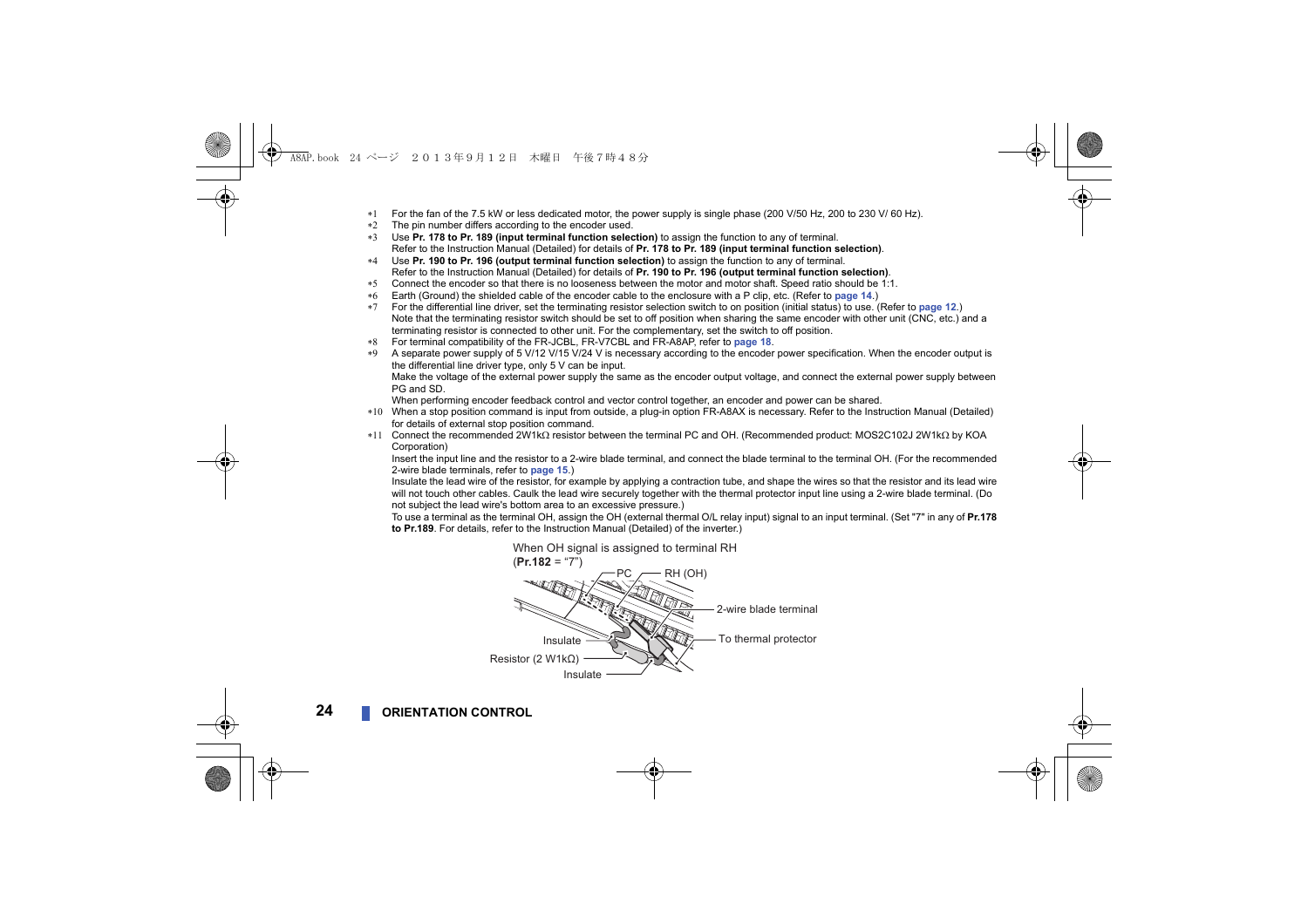#### <span id="page-23-0"></span>4.2 Terminals

#### ◆ Option FR-A8AX terminal

| <b>Terminal</b><br><b>Symbol</b> | <b>Terminal Name</b>                      | <b>Description</b>                                                                                                                                                                                |
|----------------------------------|-------------------------------------------|---------------------------------------------------------------------------------------------------------------------------------------------------------------------------------------------------|
| X0 to X15                        | Digital signal input terminal             | Input the digital signal at the relay contact or open collector terminal.<br>Using Pr. 360, speed or position command is selected as the command signal entered.                                  |
| DY                               | Data read timing input signal<br>terminal | Used when a digital signal read timing signal is necessary. Data is read only during the DY<br>signal is on.<br>By switching the DY signal off, the X0 to X15 data before signal-off is retained. |

#### $\triangle$  Inverter terminal

| <b>Terminal</b><br>(Signal) |     | <b>Terminal (Signal) Name</b> | <b>Application Explanation</b>                                                                                                                                                                                                                                                                   |  |
|-----------------------------|-----|-------------------------------|--------------------------------------------------------------------------------------------------------------------------------------------------------------------------------------------------------------------------------------------------------------------------------------------------|--|
| Input                       | X22 | Orientation command           | Used to enter an orientation signal for orientation.<br>For the terminal used for X22 signal input, set "22" in any of Pr. 178 to Pr. 189 to assign<br>the function. $*1$                                                                                                                        |  |
| <b>ORA</b><br>Output<br>ORM |     | Orientation complete          | Switched LOW if the orientation has stopped within the in-position zone while the start<br>and X22 signals are input.<br>For the terminal used for the ORA signal output, assign the function by setting "27<br>(positive logic) or 127 (negative logic)" in any of Pr. 190 to Pr. 196. *1       |  |
|                             |     | Orientation fault             | Switched LOW if the orientation has not completed within the in-position zone while the<br>start and X22 signals are input.<br>For the terminal used for the ORA signal output, assign the function by setting "28<br>(positive logic) or 128 (negative logic)" in any of Pr. 190 to Pr. 196. *1 |  |

<span id="page-23-1"></span> Refer to the Instruction Manual (Detailed) for details of **Pr.178 to Pr.189 (input terminal function selection)** and **Pr.190 to Pr.196 (output terminal function selection)**.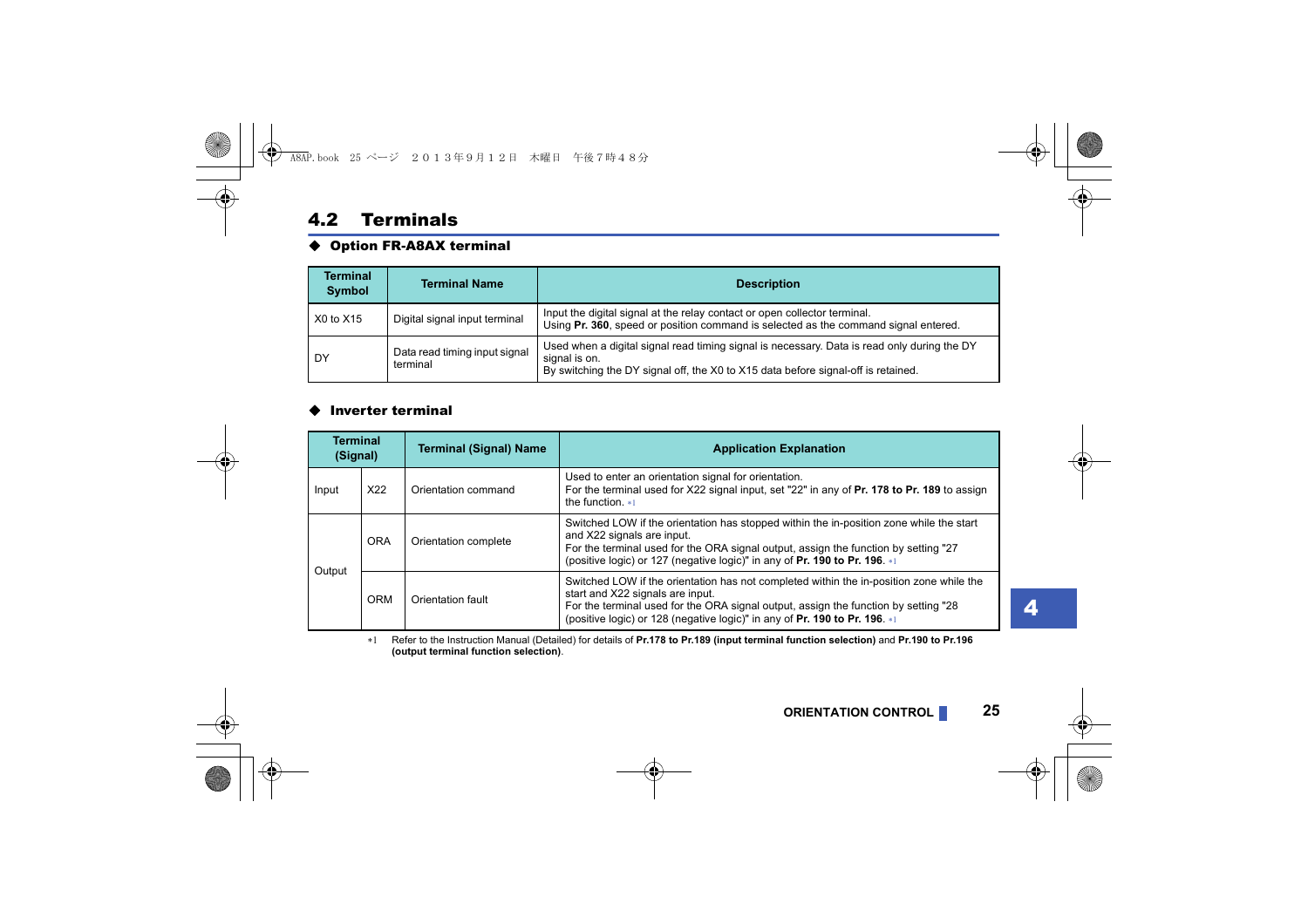## <span id="page-24-0"></span>4.3 Specifications

| <b>Repeated positioning</b><br>accuracy   | $±1.5^\circ$<br>Depends on the load torque, moment of inertia of the load or orientaion, creep speed, position loop switching<br>position, etc.                                                                                                  |
|-------------------------------------------|--------------------------------------------------------------------------------------------------------------------------------------------------------------------------------------------------------------------------------------------------|
| <b>Permissible speed</b>                  | Encoder-mounted shaft speed (6000 r/min with 1024 pulse encoder).<br>The drive shaft and encoder-mounted shaft must be coupled directly or via a belt without any slip.<br>Gear changing shafts cannot be applied.                               |
| <b>Functions</b>                          | Orientation, creep speed setting, stop position command selection, DC injection brake start position setting,<br>creep speed and position loop switch position setting, position shift, orientation in-position, position pulse<br>monitor, etc. |
| <b>Holding force after</b><br>positioning | Under V/F control, Advanced magnetic flux vector controlwithout servo lock function<br>Under vector controlwith servo lock function                                                                                                              |
| Input signal<br>(contact input)           | Orientation command, forward and reverse rotation commands, stop position command (open collector signal<br>input (complementary) is enabled)<br>Binary signal of maximum 16 bit (when used with the FR-A8AX)                                    |
| Output signal<br>(open collector output)  | Orientation completion signal, orientation fault signal                                                                                                                                                                                          |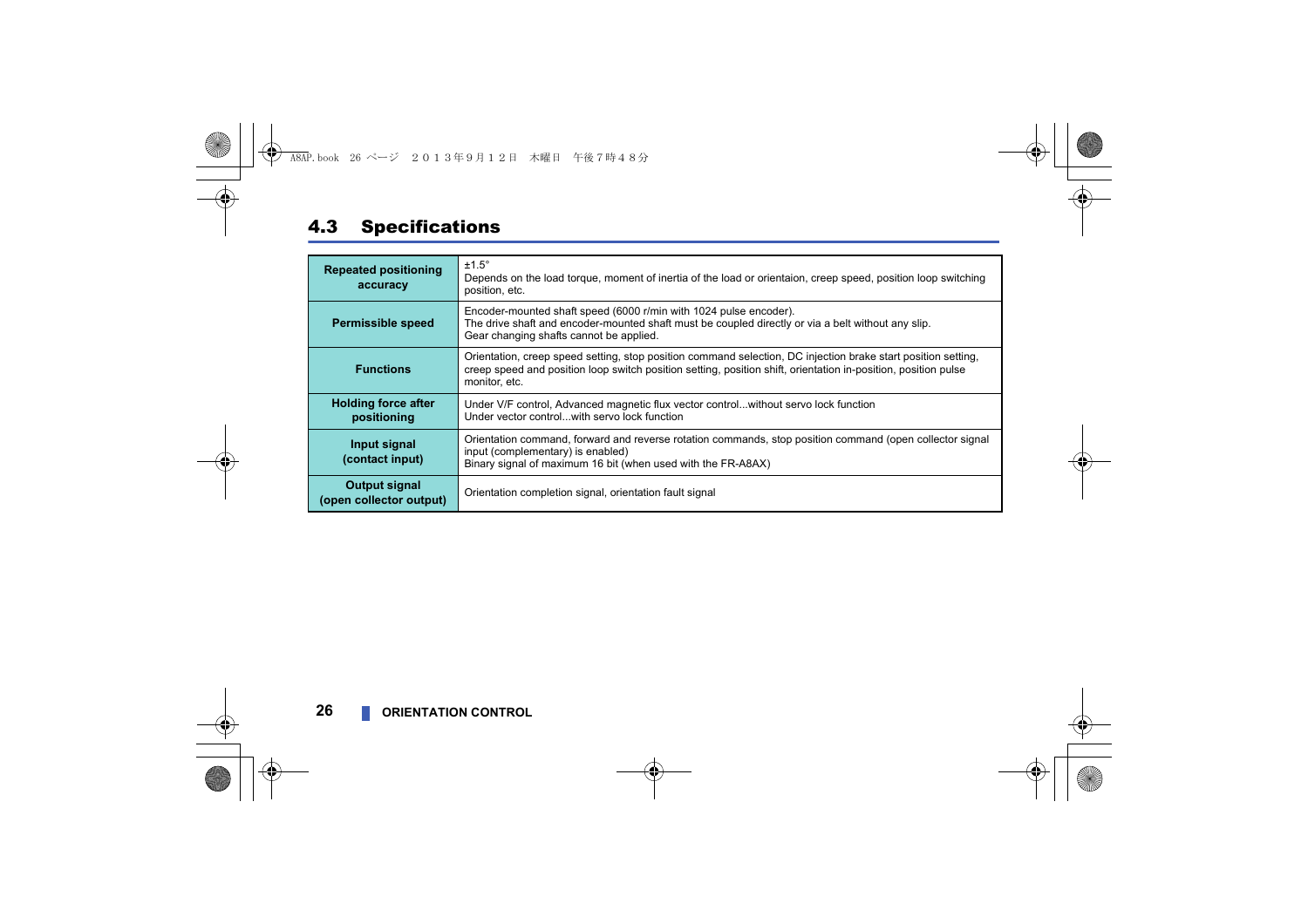## <span id="page-25-1"></span><span id="page-25-0"></span>5 ENCODER FEEDBACK CONTROL

Mount FR-A8AP to an FR-A800 series inverter to perform encoder feedback control under V/F control or Advanced magnetic flux vector control.

This controls the inverter output frequency so that the motor speed is constant to the load variation by detecting the motor speed with the speed detector (encoder) to feed back to the inverter.

For the details of the parameters used for encoder feedback control, refer to the Instruction Manual (Detailed) of the inverter.

## <span id="page-25-2"></span>5.1 Wiring examples

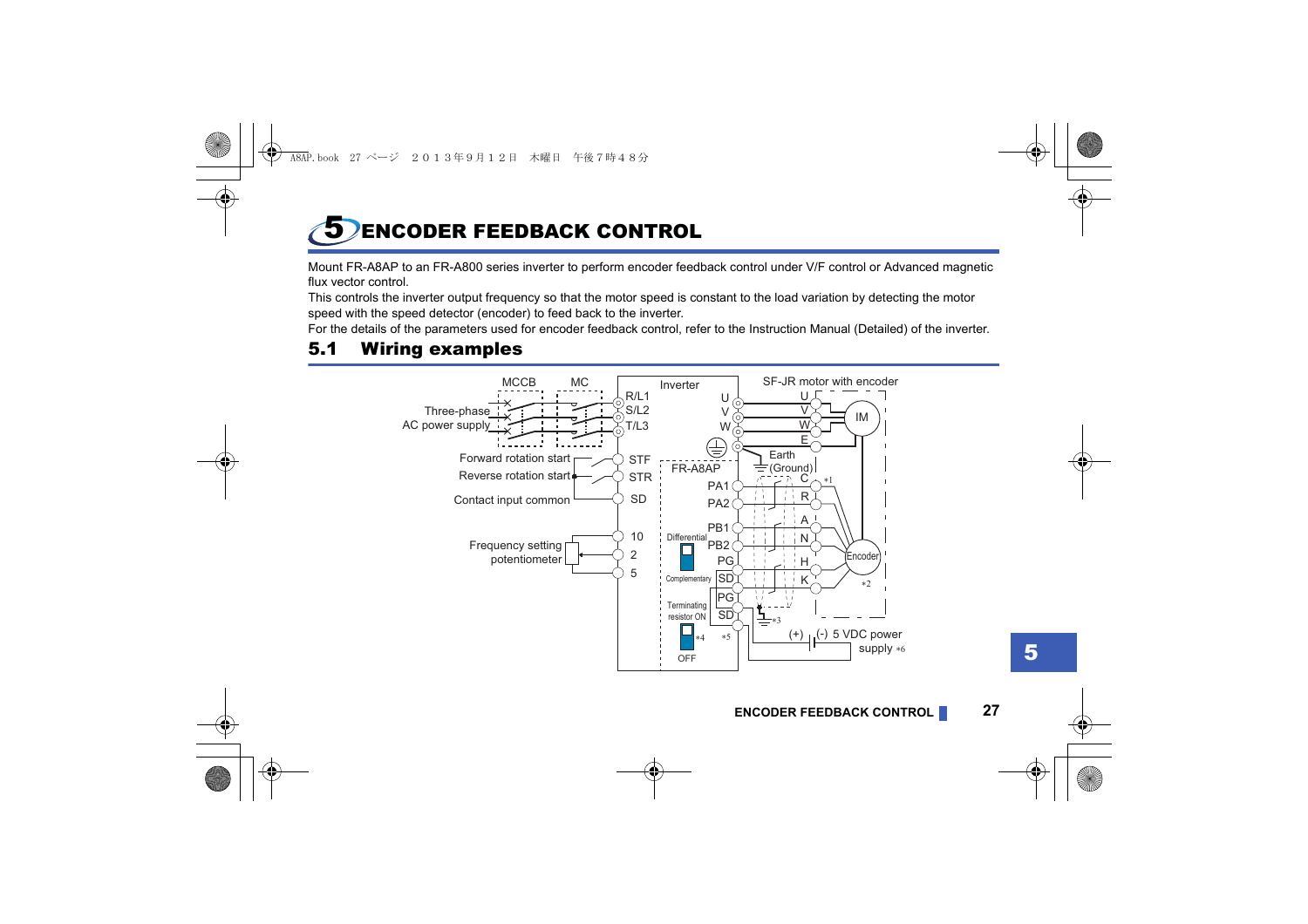- \*1 The pin number differs according to the encoder used.
- \*2. Connect the encoder so that there is no looseness between the motor and motor shaft. Speed ratio should be 1:1.
- Earth (Ground) the shielded cable of the encoder cable to the enclosure with a P clip, etc. (Refer to **[page 14](#page-12-1)**.)
- For the differential line driver, set the terminating resistor selection switch to on position (initial status) to use. (Refer to **[page 12](#page-10-1)**) Note that the terminating resistor switch should be set to off position when sharing the same encoder with other unit (CNC, etc) and a terminating resistor is connected to other unit.

For the complementary, set the switch to off position.

- For terminal compatibility of the FR-JCBL, FR-V7CBL and FR-A8AP, refer to **[page 18](#page-16-1)**.
- A separate power supply of 5 V/12 V/15 V/24 V is necessary according to the encoder power specification. When the encoder output is the differential line driver type, only 5 V can be input. Make the voltage of the external power supply the same as the encoder output voltage, and connect the external power supply between PG and SD. To perform orientation control together, an encoder and power supply can be shared.

### <span id="page-26-0"></span>5.2 Specifications

| <b>Speed variation ratio</b> | $\pm$ 0.1% (100% means 3600 r/min)                                                                         |  |  |
|------------------------------|------------------------------------------------------------------------------------------------------------|--|--|
| <b>Function</b>              | • Setting of speed feedback range<br>• Setting of feedback gain<br>• Setting of encoder rotation direction |  |  |
| <b>Maximum speed</b>         | V/F control: 590 Hz, Advanced magnetic flux vector control: 400 Hz (102400 pulse/s or less encoder pulses) |  |  |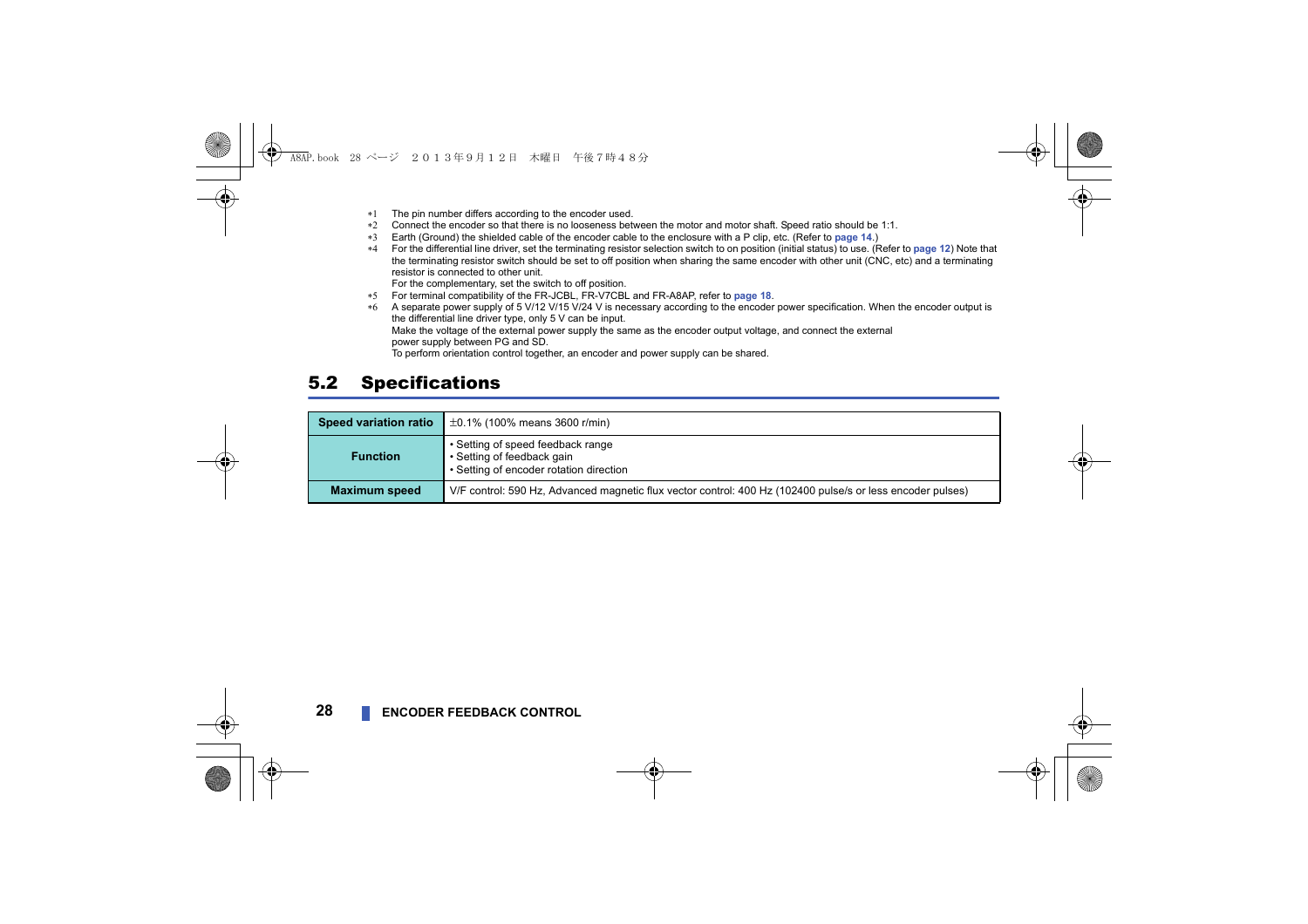<span id="page-27-1"></span><span id="page-27-0"></span>**6** VECTOR CONTROL

When FR-A8AP is mounterd on the FR-A800 series, full-scale vector control operation can be performed using a motor with encoder.

Speed control, torque control and position control by vector control can be performed. (Refer to the Instruction Manual (Detailed) for details.)

## <span id="page-27-2"></span>6.1 Wiring examples

#### Speed control

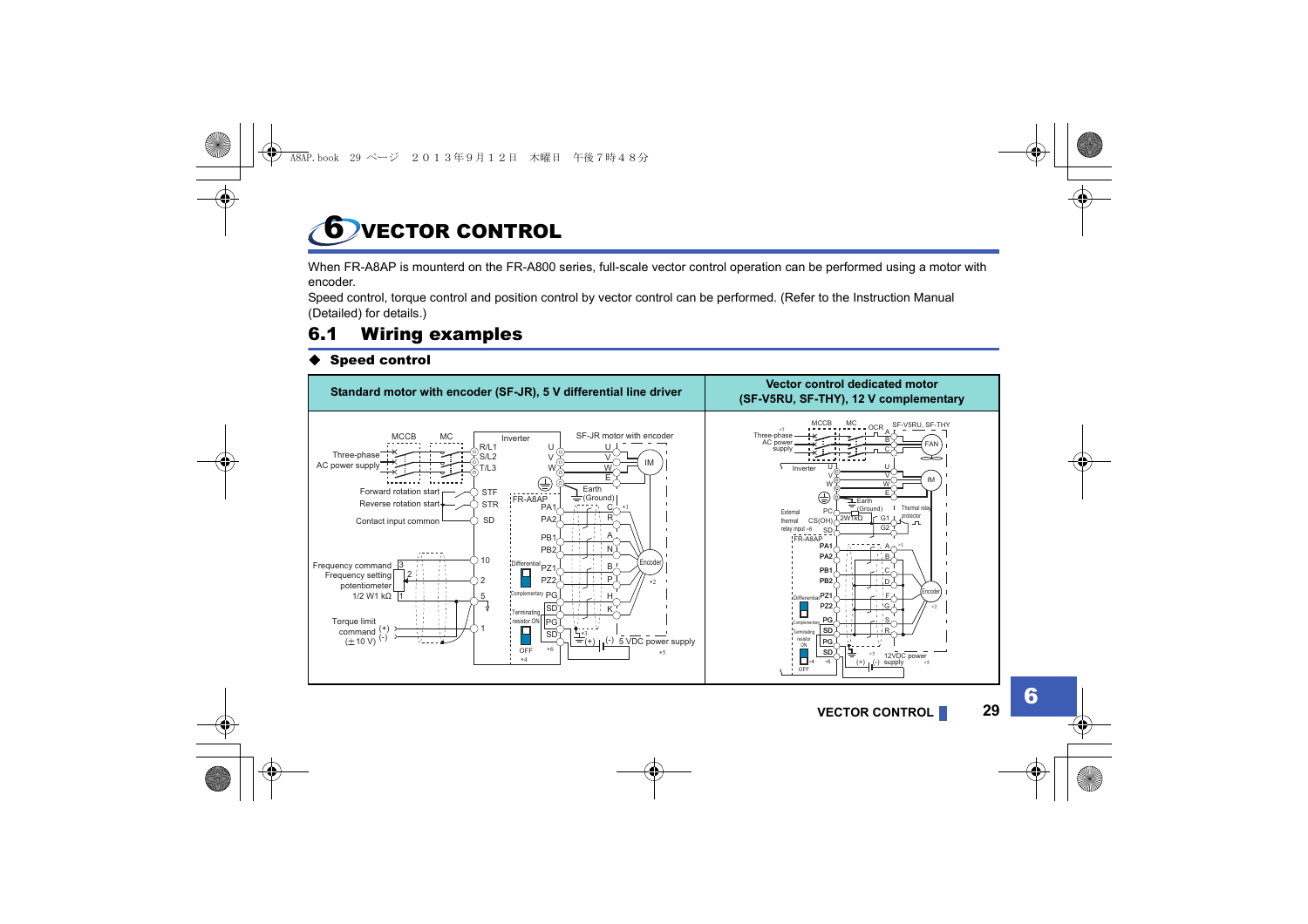#### **Torque control**

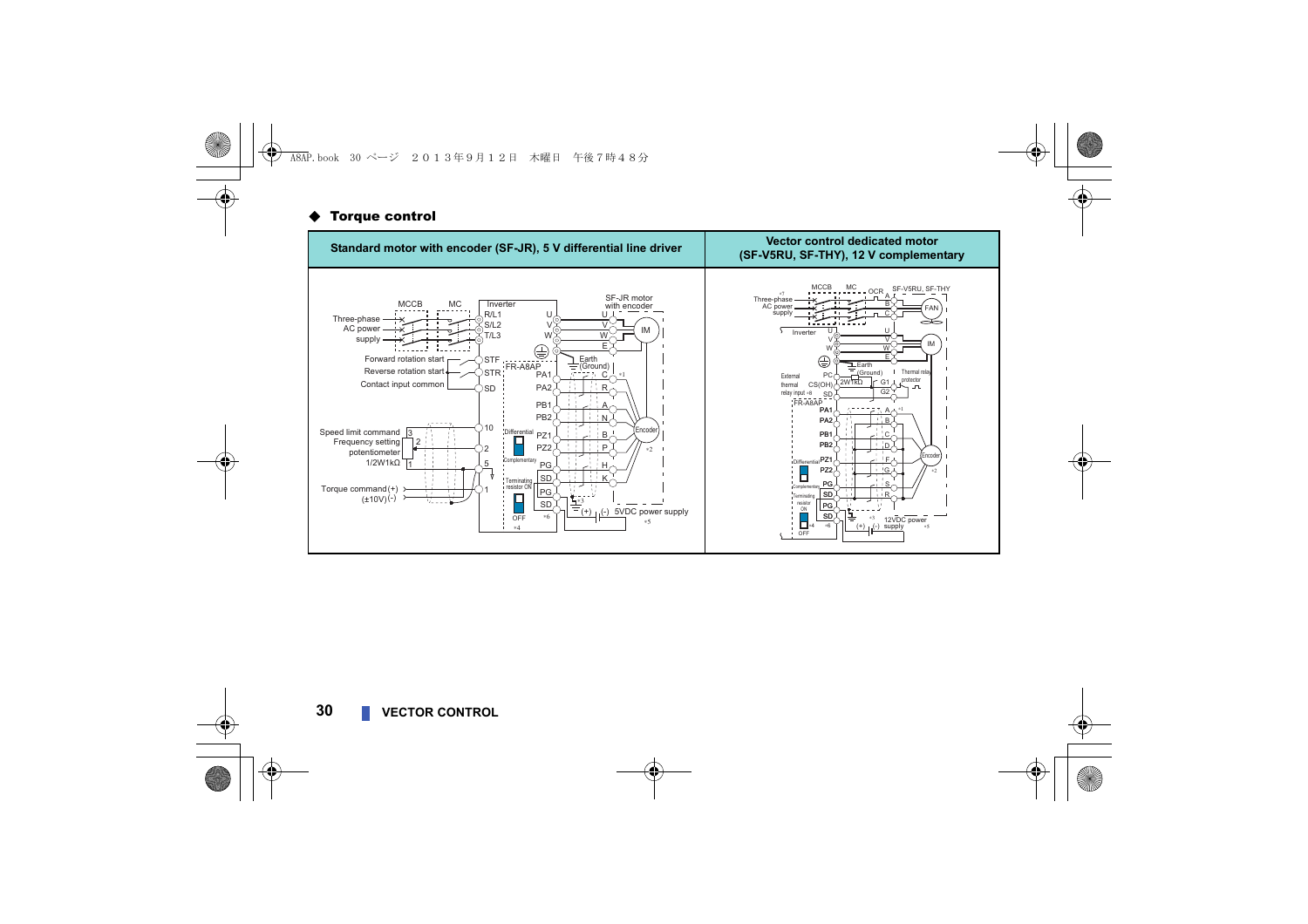#### Position control

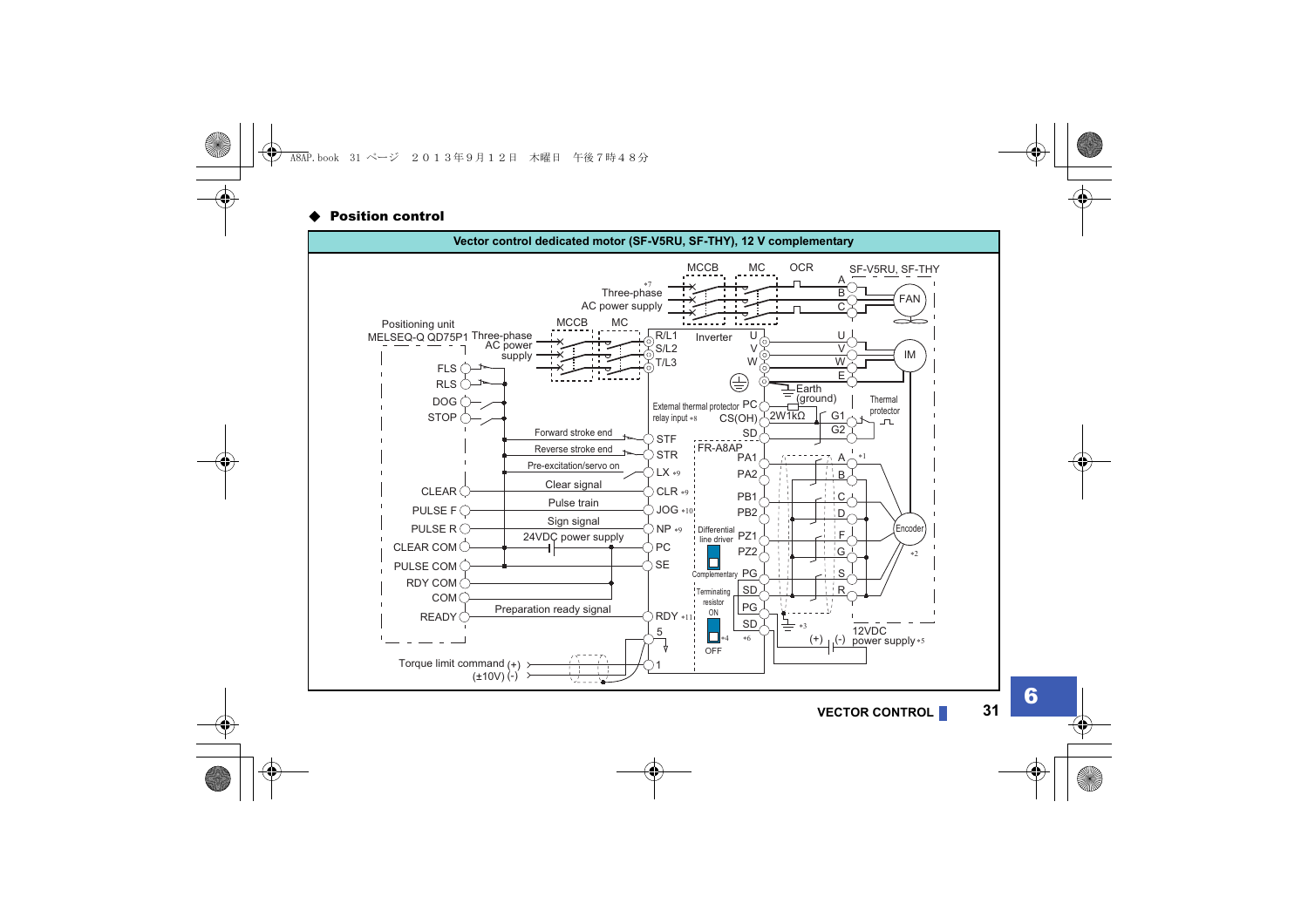The pin number differs according to the encoder used.

Speed, control, torque control, and position control by pulse train input are available with or without the Z-phase being connected.

- Connect the encoder so that there is no looseness between the motor and motor shaft. Speed ratio must be 1:1.
- Earth (ground) the shield of the encoder cable to the enclosure using a tool such as a P-clip. (Refer to **[page 14](#page-12-1)**.)
- For the complementary, set the terminating resistor selection switch to OFF position. (Refer to **[page 12](#page-10-1)**.)
- A separate power supply of 5 V/12 V/15 V/24 V is necessary according to the encoder power specification. When the encoder output is the differential line driver type, only 5 V can be input. Make the voltage of the external power supply the same as the encoder output voltage, and connect the external power supply across PG and SD.

When performing orientation control together, an encoder and power supply can be shared.

- For terminal compatibility of the FR-JCBL, FR-V7CBL, and FR-A8AP, refer to **[page 18](#page-16-1)**.
- For the fan of the 7.5 kW or lower dedicated motor, the power supply is single phase. (200 V/50 Hz, 200 to 230 V/60 Hz)
- \*8 Connect the recommended 2W1kQ resistor between the terminal PC and OH. (Recommended product: MOS2C102J 2W1kQ by KOA Corporation)

Insert the input line and the resistor to a 2-wire blade terminal, and connect the blade terminal to the terminal OH. (For the recommended 2-wire blade terminals, refer to **[page 15](#page-13-1)**.)

Insulate the lead wire of the resistor, for example by applying a contraction tube, and shape the wires so that the resistor and its lead wire will not touch other cables. Caulk the lead wire securely together with the thermal protector input line using a 2-wire blade terminal. (Do not subject the lead wire's bottom area to an excessive pressure.)

To use a terminal as the terminal OH, assign the OH (external thermal O/L relay input) signal to an input terminal. (Set "7" in any of **Pr.178 to Pr.189**. For details, refer to the Instruction Manual (Detailed) of the inverter.)



- Assign the function using **Pr.178 to Pr.184, Pr.187 to Pr.189 (input terminal function selection)**.
- When position control is selected, terminal JOG function is invalid and simple position pulse train input terminal becomes valid.
- Assign the function using **Pr.190 to Pr.194 (output terminal function selection)**.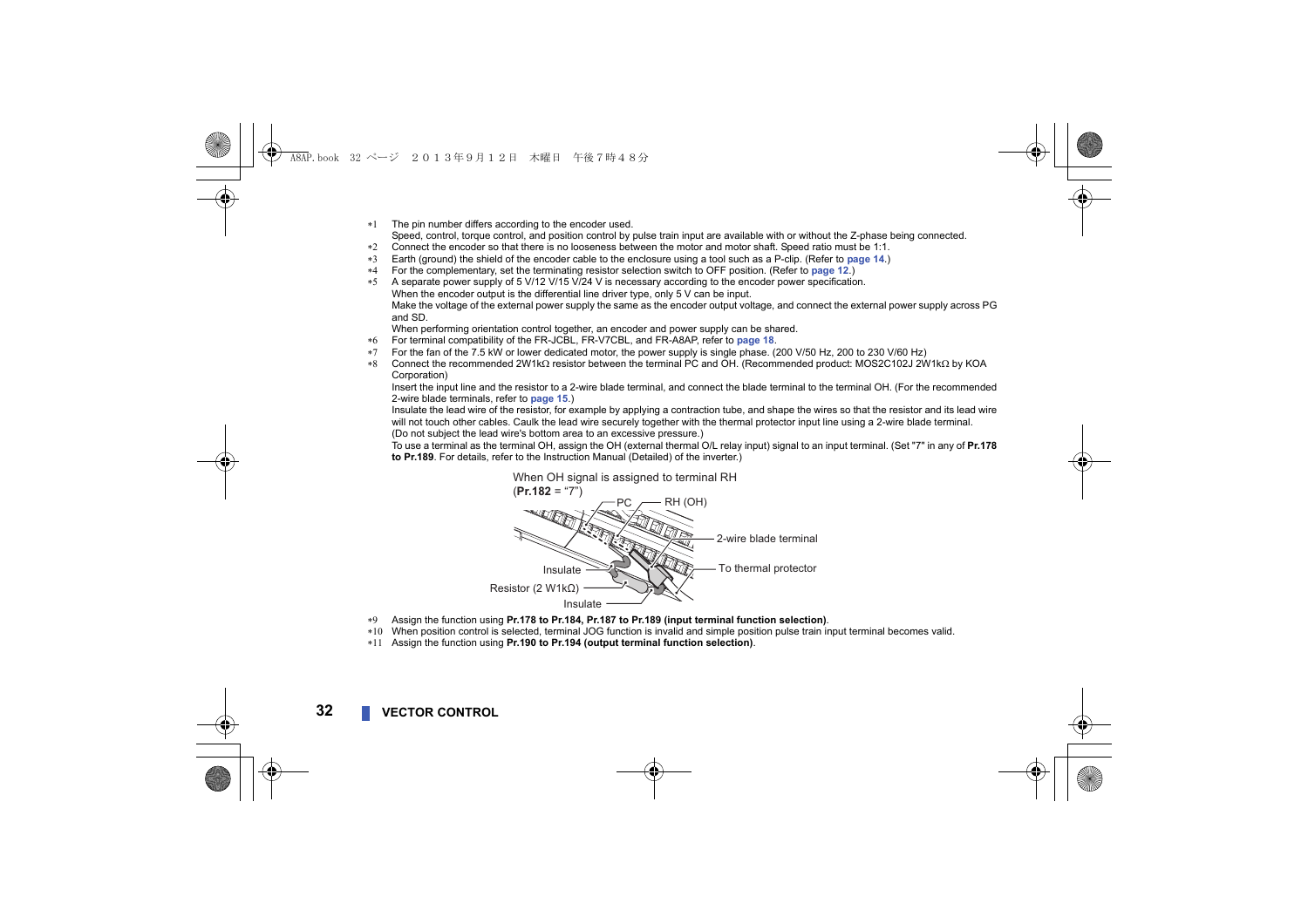### <span id="page-31-0"></span>6.2 Specifications

| Speed control    | Speed control range              | 1:1500 (both driving/regeneration *1)                                                                      |  |
|------------------|----------------------------------|------------------------------------------------------------------------------------------------------------|--|
|                  | Speed variation ratio            | ±0.01% (100% means 3000 r/min)                                                                             |  |
|                  | Speed response                   | 130 Hz                                                                                                     |  |
|                  | Maximum speed                    | 120 Hz (102400 pulse/s or less encoder pulses)                                                             |  |
|                  | Torque control range             | 1:50                                                                                                       |  |
| Torque control   | Absolute torque accuracy         | $±10\%*2$                                                                                                  |  |
|                  | Repeated torque accuracy         | $±5\%*2$                                                                                                   |  |
|                  | Repeated positioning<br>accuracy | $±1.5^\circ$ (at motor shaft end)                                                                          |  |
|                  | Maximum input pulse<br>frequency | 100 kpps (Terminal JOG)                                                                                    |  |
| Position control | Positioning feedback<br>pulse    | Number of encoder pulses per motor rotation (Pr.369) $\times$ 4                                            |  |
|                  | Electronic gear setting          | 1/50 to 20                                                                                                 |  |
|                  | In-position width                | 0 to 32767 pulses                                                                                          |  |
|                  | <b>Error excess</b>              | 0 to 400k pulses                                                                                           |  |
| <b>Function</b>  |                                  | • Setting of speed feedback range<br>• Setting of feedback gain<br>• Setting of encoder rotation direction |  |

<span id="page-31-1"></span>\*1 Regeneration unit (option) is necessary for regeneration

<span id="page-31-2"></span>\*2 With online auto tuning (adaptive magnetic flux observer), dedicated motor, rated load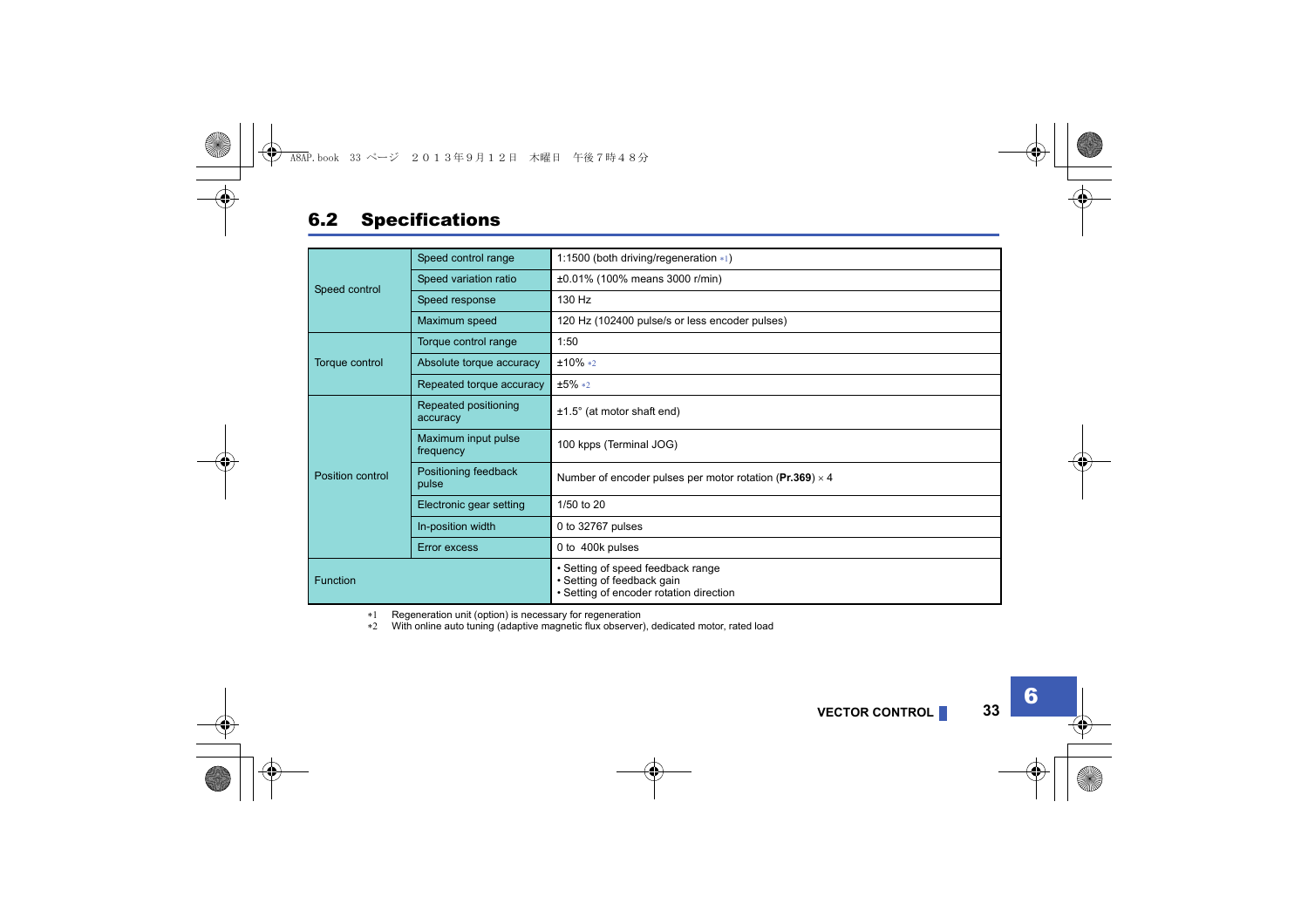#### REVISIONS

\*The manual number is given on the bottom left of the back cover.

<span id="page-32-1"></span><span id="page-32-0"></span>

| *Manual Number      | <b>Revision</b> |
|---------------------|-----------------|
| IB(NA)-0600505ENG-A | First edition   |
|                     |                 |
|                     |                 |
|                     |                 |
|                     |                 |
|                     |                 |
|                     |                 |
|                     |                 |
|                     |                 |
|                     |                 |
|                     |                 |
|                     |                 |
|                     |                 |
|                     |                 |
|                     |                 |
|                     |                 |
|                     |                 |
|                     |                 |
|                     |                 |
|                     |                 |